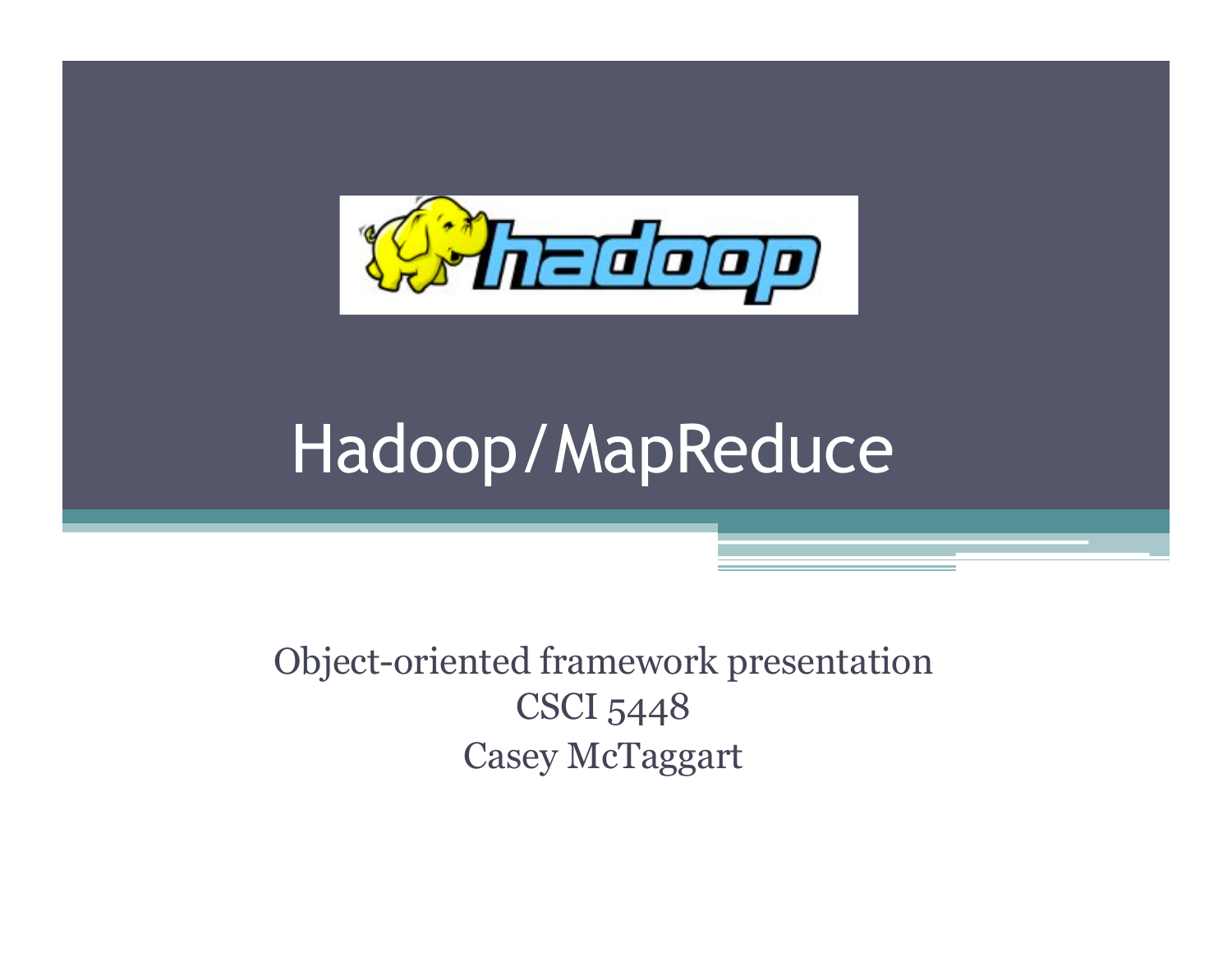# What is Apache Hadoop?

- Large scale, open source software framework ▫ Yahoo! has been the largest contributor to date
- Dedicated to scalable, distributed, data-intensive computing
- Handles thousands of nodes and petabytes of data
- Supports applications under a free license
- 3 Hadoop subprojects:
	- Hadoop Common: common utilities package
	- HFDS: Hadoop Distributed File System with high throughput access to application data
	- MapReduce: A software framework for distributed processing of large data sets on computer clusters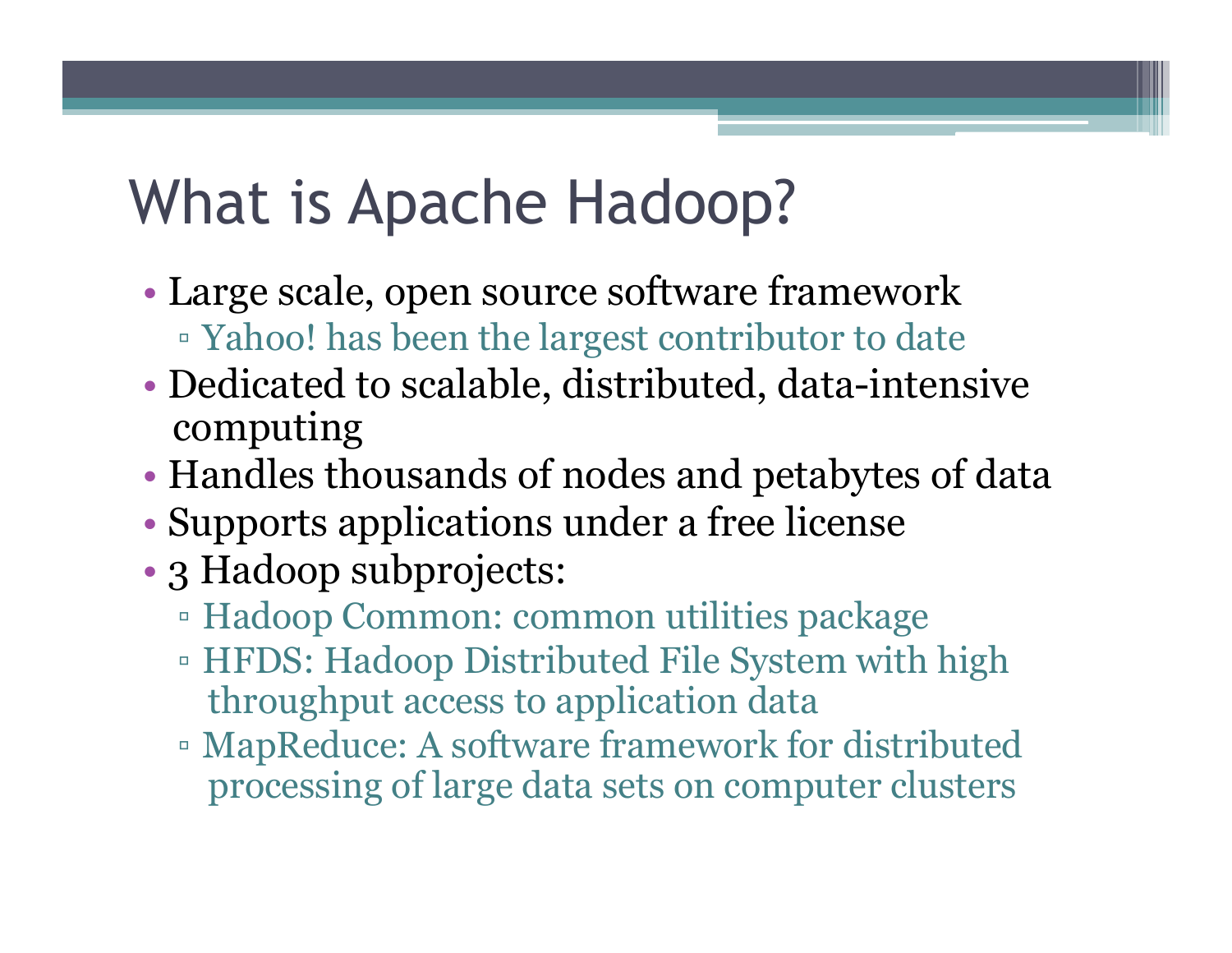### Hadoop MapReduce

- MapReduce is a programming model and software framework first developed by Google (Google's MapReduce paper submitted in 2004)
- Intended to facilitate and simplify the processing of vast amounts of data in parallel on large clusters of commodity hardware in a reliable, fault-tolerant manner
	- Petabytes of data
	- Thousands of nodes
- Computational processing occurs on both:
	- Unstructured data : filesystem
	- Structured data : database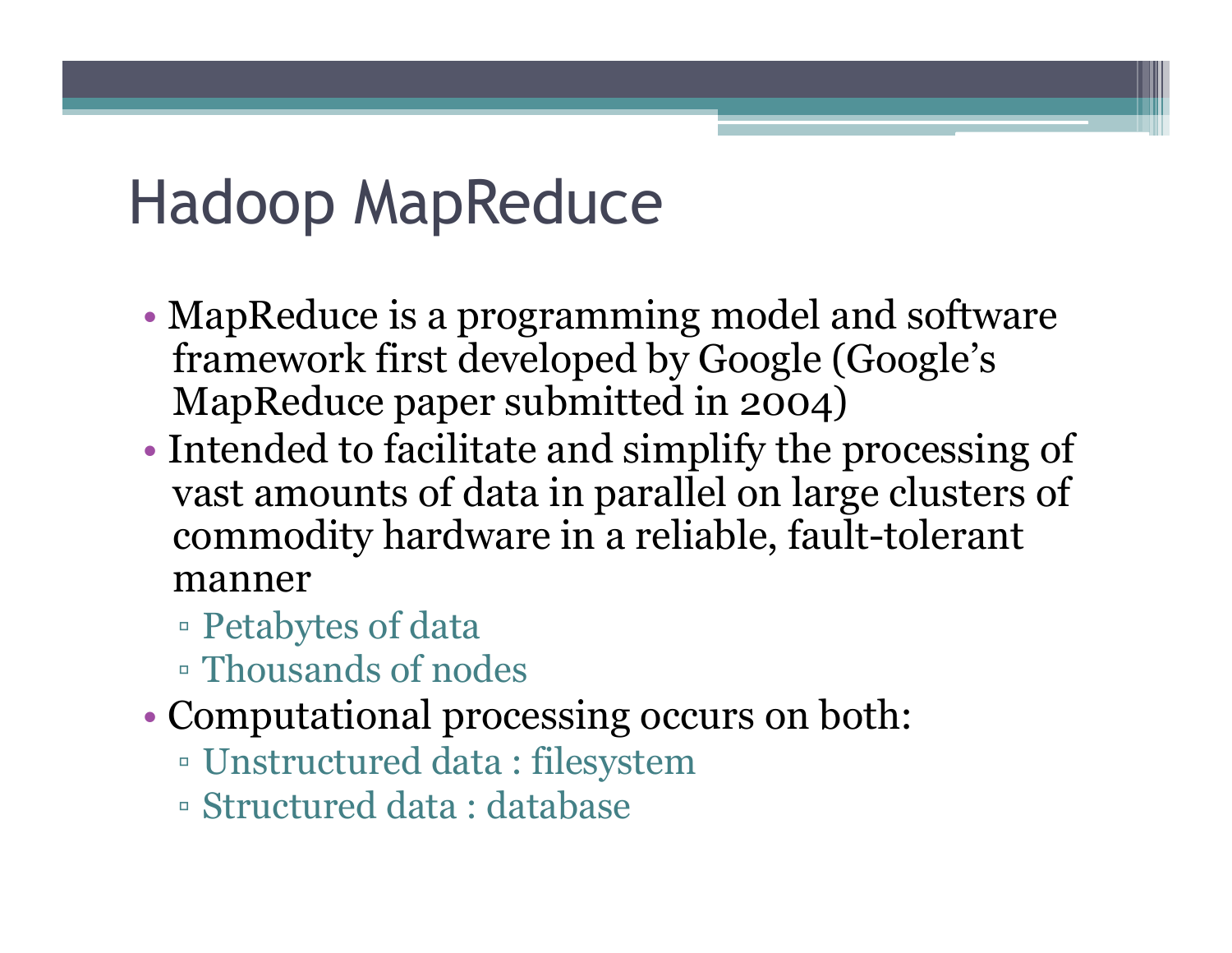#### Hadoop Distributed File System (HFDS)

- Inspired by Google File System
- Scalable, distributed, portable filesystem written in Java for Hadoop framework
	- Primary distributed storage used by Hadoop applications
- HFDS can be part of a Hadoop cluster or can be a stand-alone general purpose distributed file system
- An HFDS cluster primarily consists of
	- NameNode that manages file system metadata
	- DataNode that stores actual data
- Stores very large files in blocks across machines in a large cluster
	- Reliability and fault tolerance ensured by replicating data across multiple hosts
- Has data awareness between nodes
- Designed to be deployed on low-cost hardware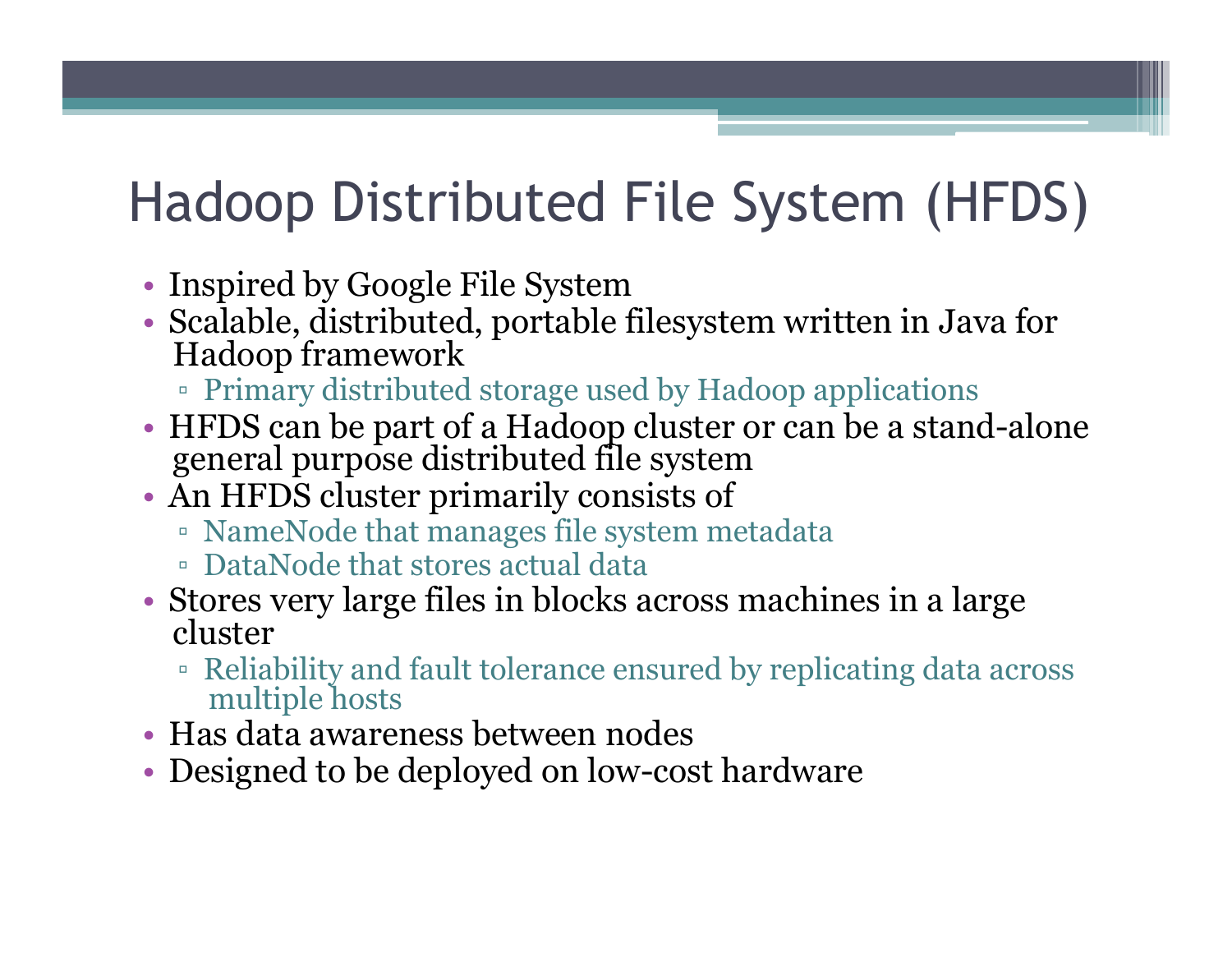# More on Hadoop file systems

- Hadoop can work directly with any distributed file system which can be mounted by the underlying OS
- However, doing this means a loss of locality as Hadoop needs to know which servers are closest to the data
- Hadoop-specific file systems like HFDS are developed for locality, speed, fault tolerance, integration with Hadoop, and reliability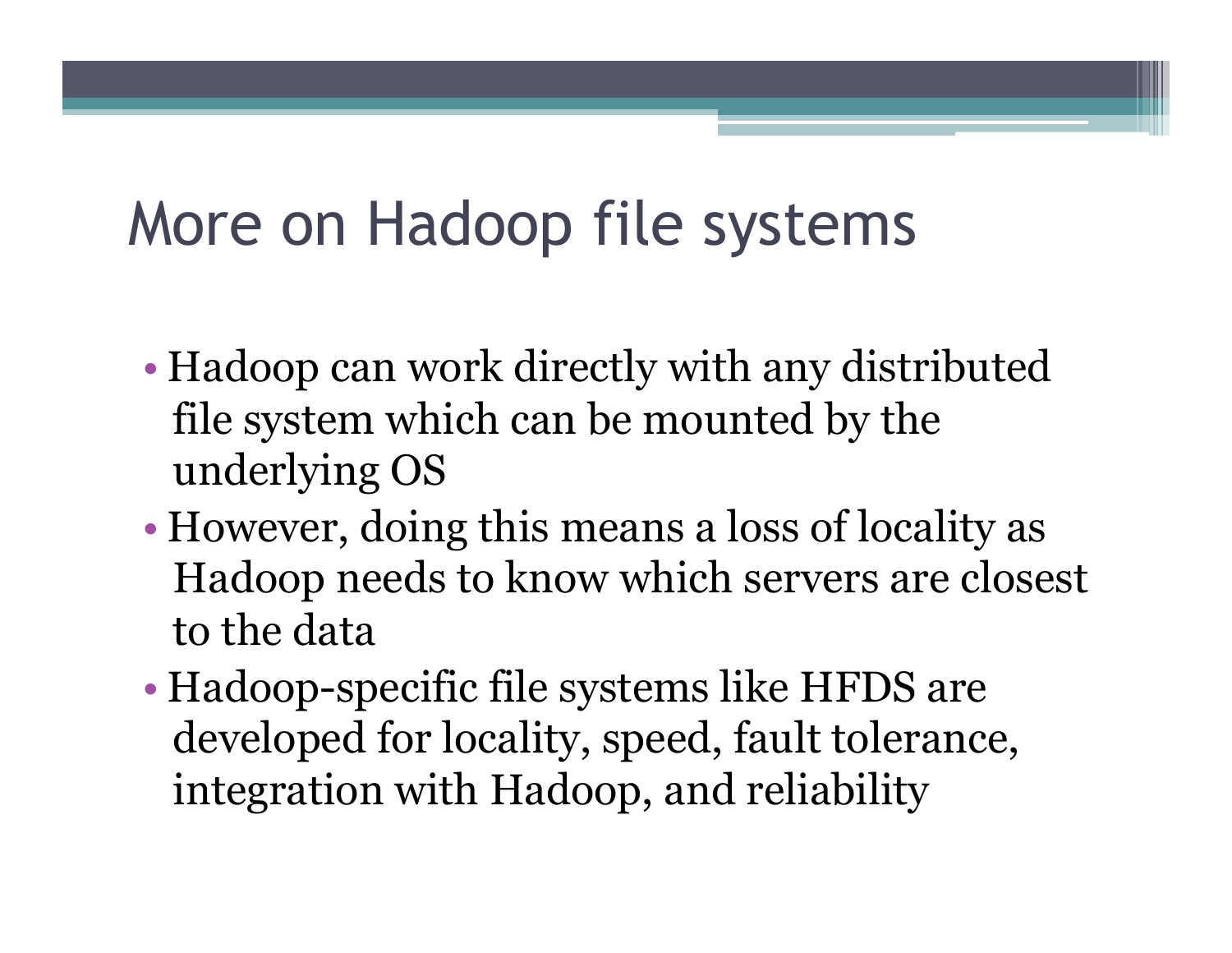#### Typical Hadoop cluster integrates MapReduce and HFDS

- Master/slave architecture
- Master node contains
	- Job tracker node (MapReduce layer)
	- Task tracker node (MapReduce layer)
	- Name node (HFDS layer)
	- Data node (HFDS layer)
- Multiple slave nodes contain
	- Task tracker node (MapReduce layer)
	- Data node (HFDS layer)
- MapReduce layer has job and task tracker nodes
- HFDS layer has name and data nodes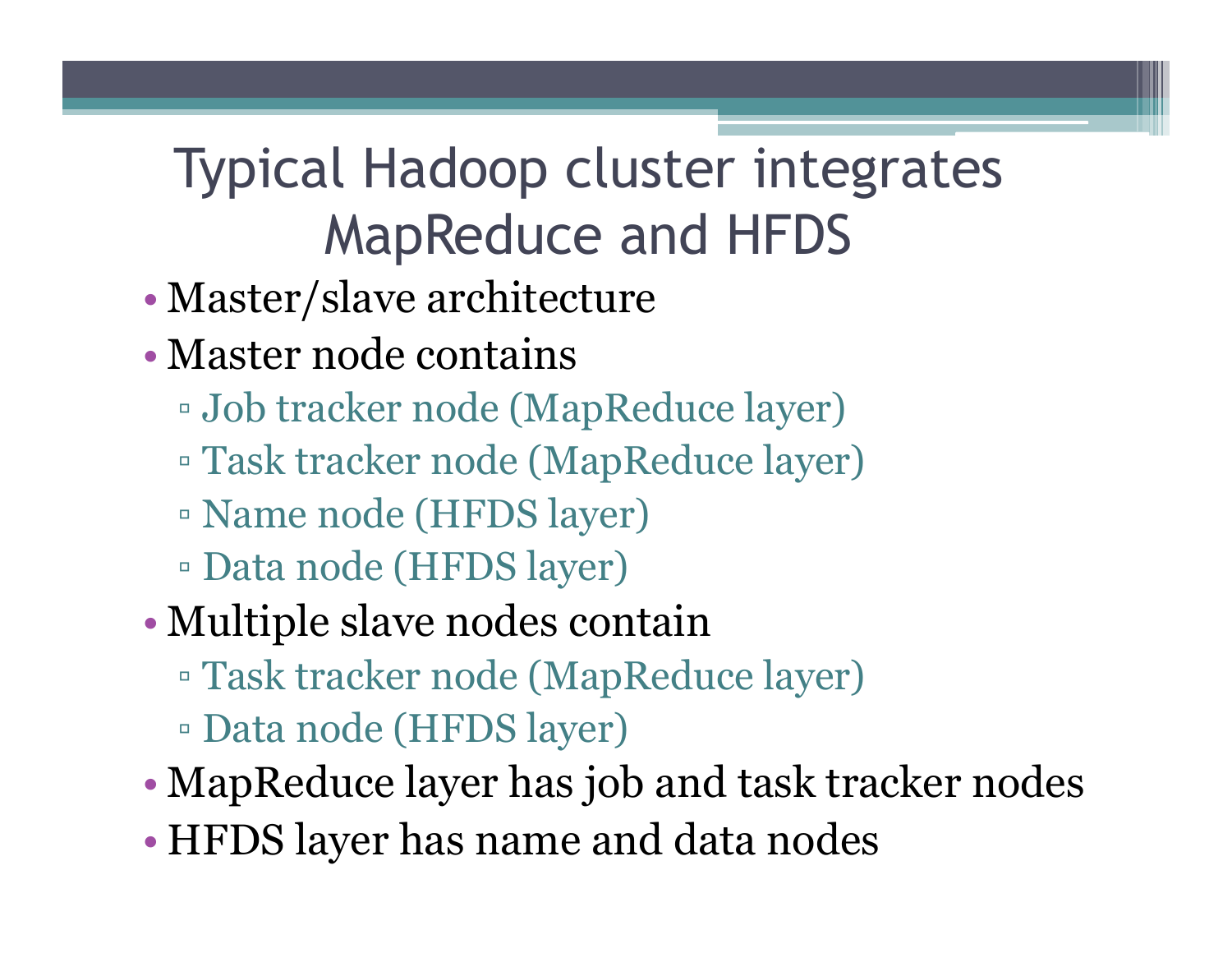#### Hadoop simple cluster graphic

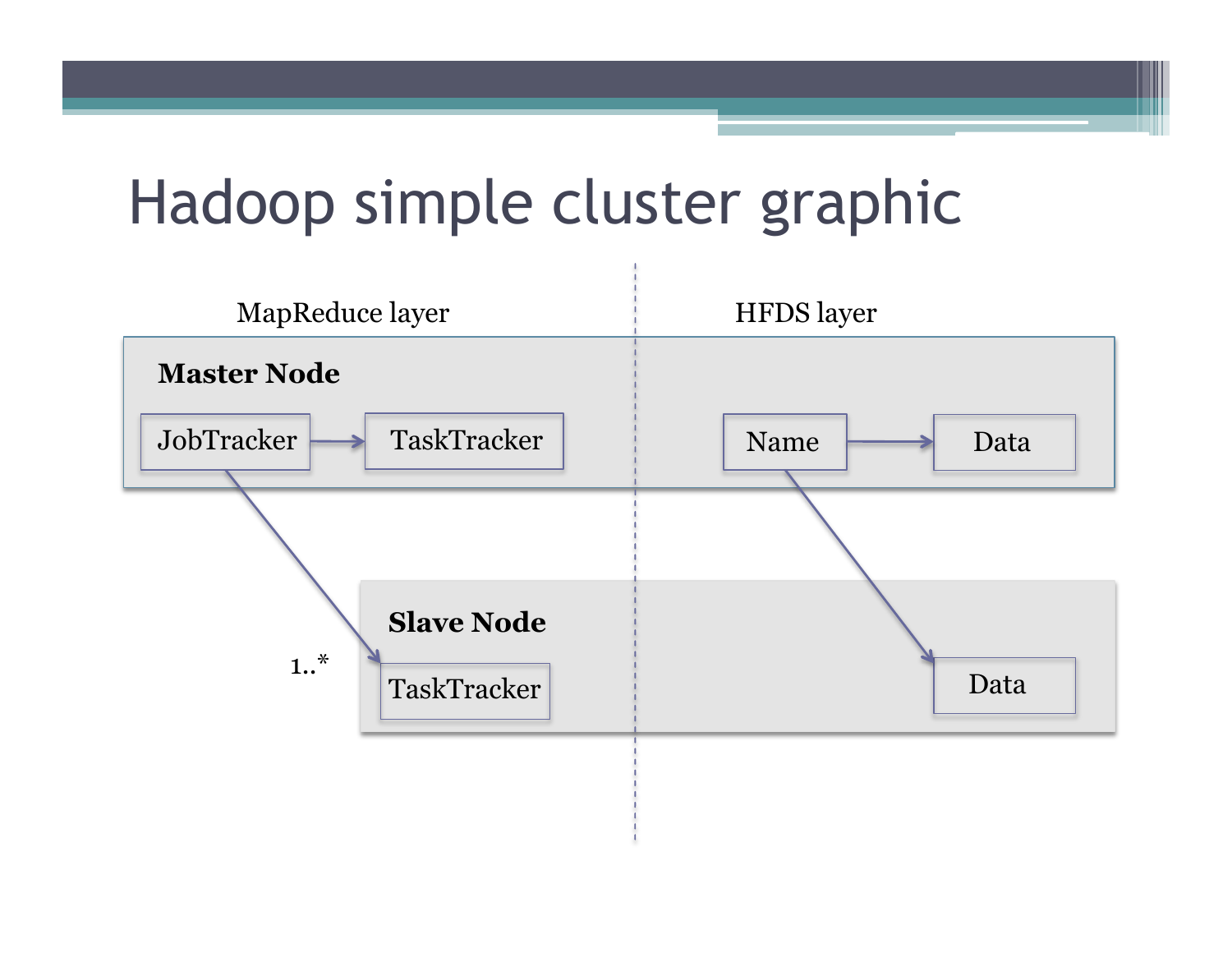#### MapReduce framework

- Per cluster node:
	- Single JobTracker per master
		- Responsible for scheduling the jobs' component tasks on the slaves
		- Monitors slave progress
		- Re-executing failed tasks
	- Single TaskTracker per slave
		- Execute the tasks as directed by the master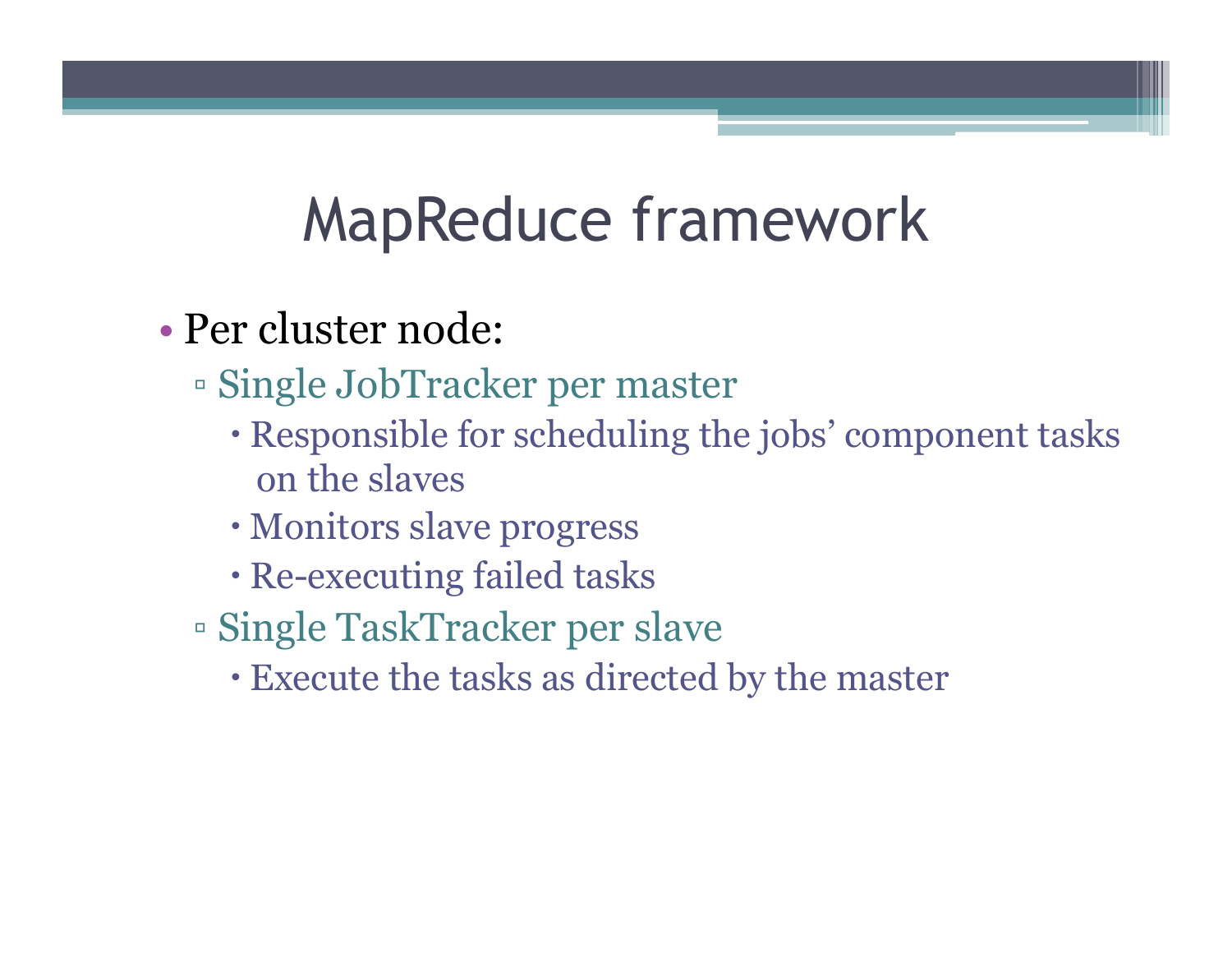# MapReduce core functionality

- Code usually written in Java- though it can be written in other languages with the Hadoop Streaming API
- Two fundamental pieces:
	- Map step
		- Master node takes large problem input and slices it into smaller sub problems; distributes these to worker nodes.
		- Worker node may do this again; leads to a multi-level tree structure
		- Worker processes smaller problem and hands back to master
	- Reduce step
		- Master node takes the answers to the sub problems and combines them in a predefined way to get the output/answer to original problem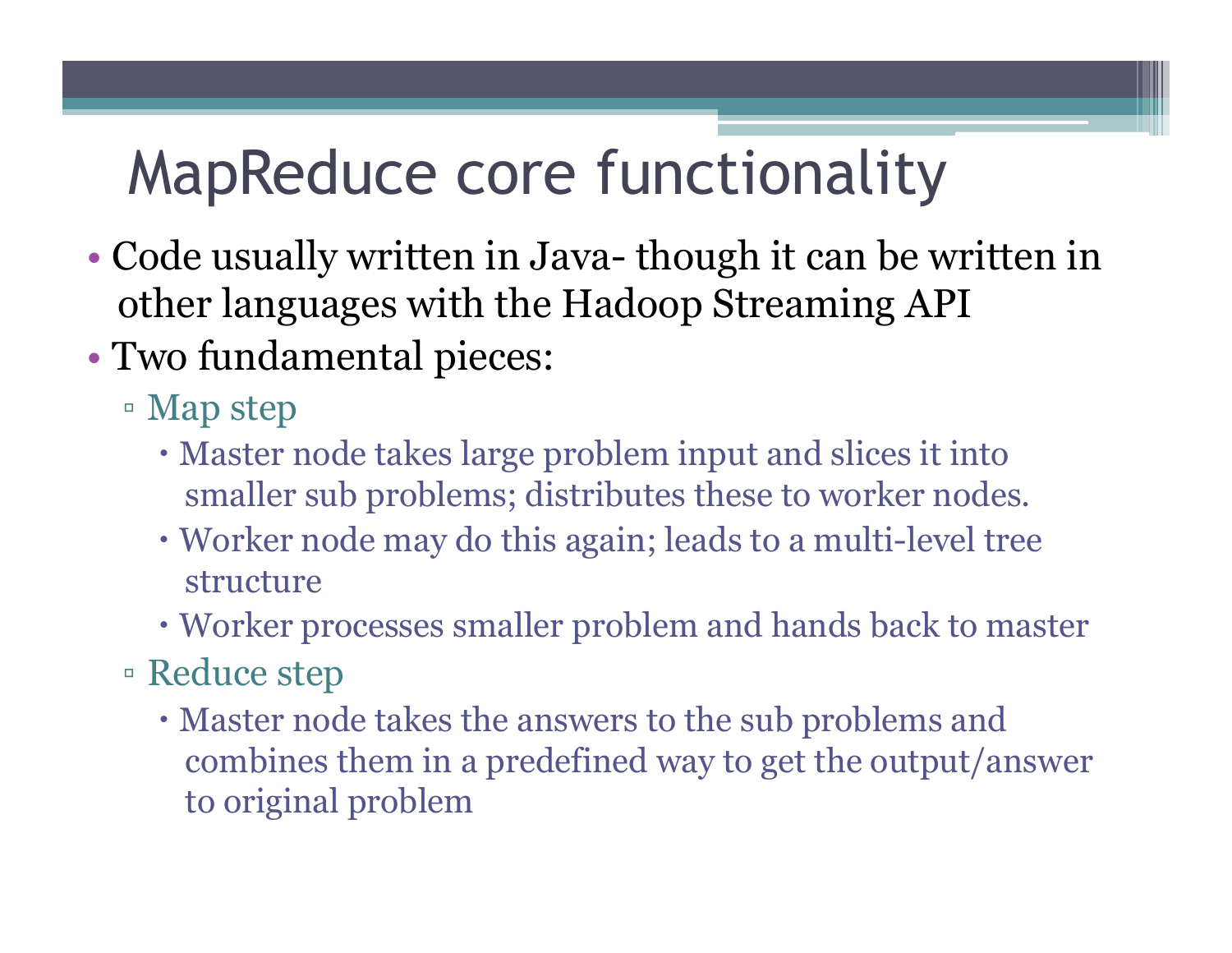# MapReduce core functionality (II)

- Data flow beyond the two key pieces (map and reduce):
	- Input reader divides input into appropriate size splits which get assigned to a Map function
	- Map function maps file data to smaller, intermediate <key, value> pairs
	- Partition function finds the correct reducer: given the key and number of reducers, returns the desired Reduce node
	- Compare function input for Reduce is pulled from the Map intermediate output and sorted according to ths compare function
	- Reduce function takes intermediate values and reduces to a smaller solution handed back to the framework
	- Output writer writes file output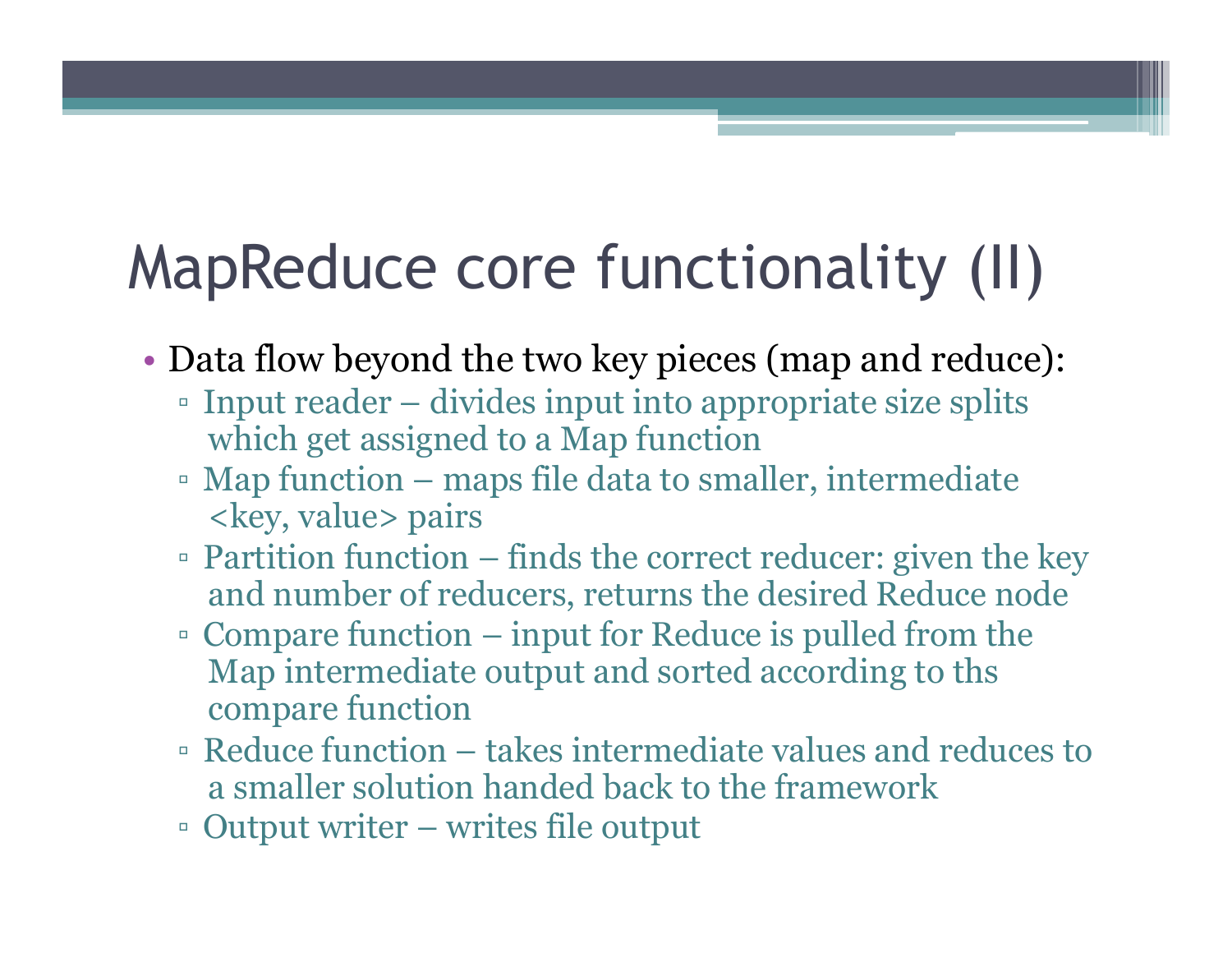# MapReduce core functionality (III)

- A MapReduce *Job* controls the execution
	- Splits the input dataset into independent chunks
	- Processed by the map tasks in parallel
- The framework sorts the outputs of the maps
- A MapReduce *Task* is sent the output of the framework to reduce and combine
- Both the input and output of the job are stored in a filesystem
- Framework handles scheduling
	- Monitors and re-executes failed tasks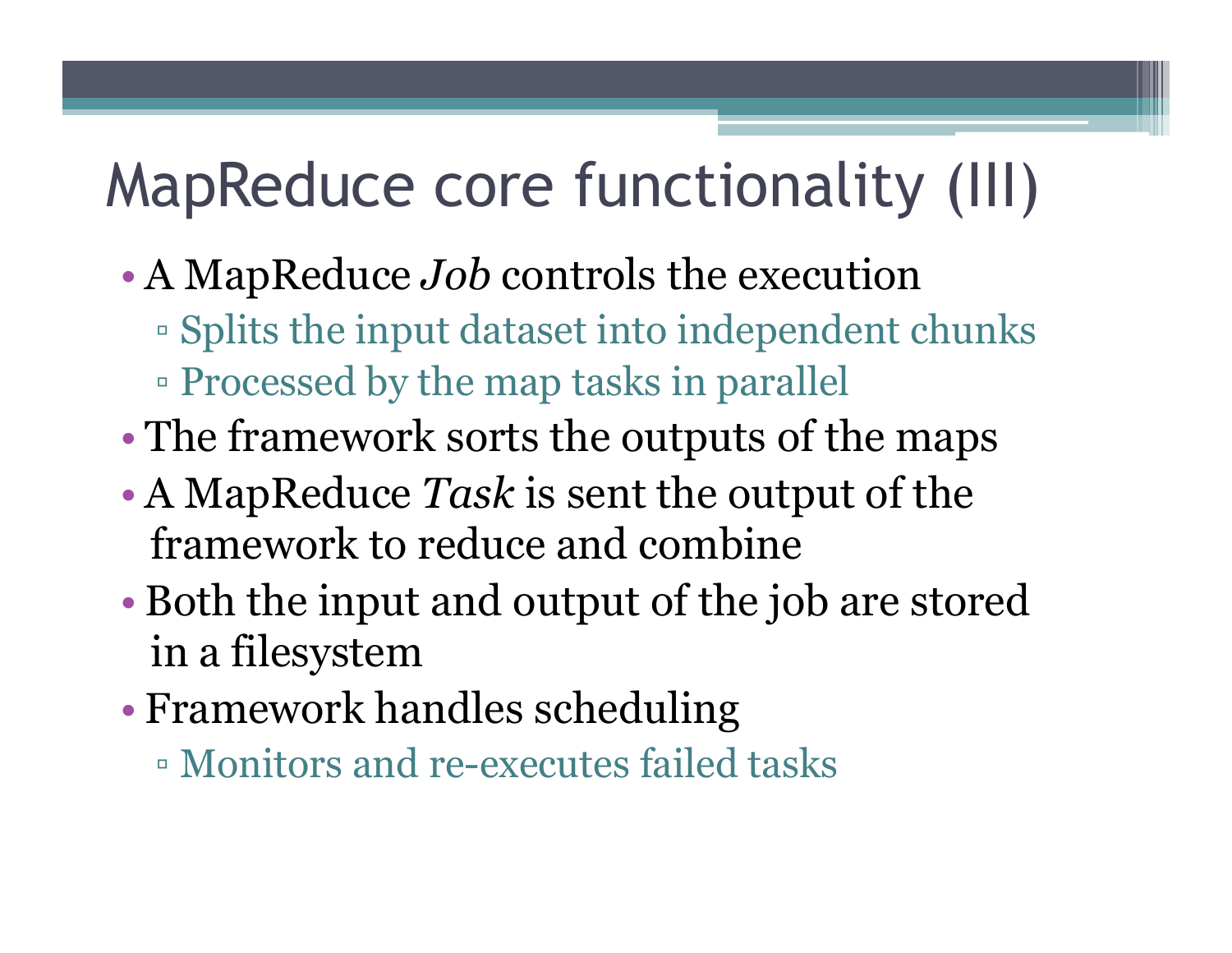## MapReduce input and output

- MapReduce operates exclusively on <key, value> pairs
- Job Input: < key, value> pairs
- Job Output: <key, value> pairs
	- Conceivably of different types
- Key and value classes have to be serializable by the framework.
	- Default serialization requires keys and values to implement Writable
	- Key classes must facilitate sorting by the framework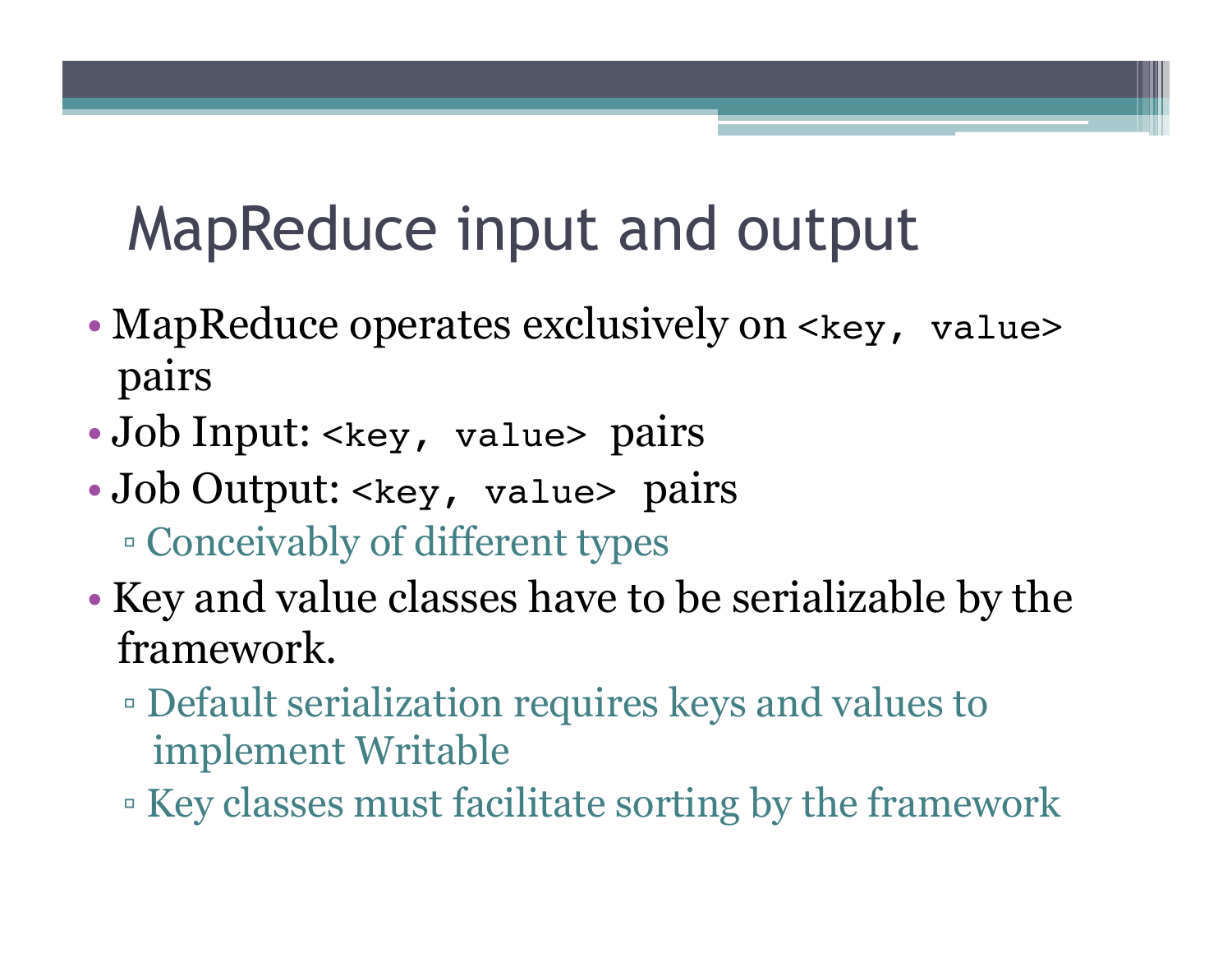### Input and Output (II)

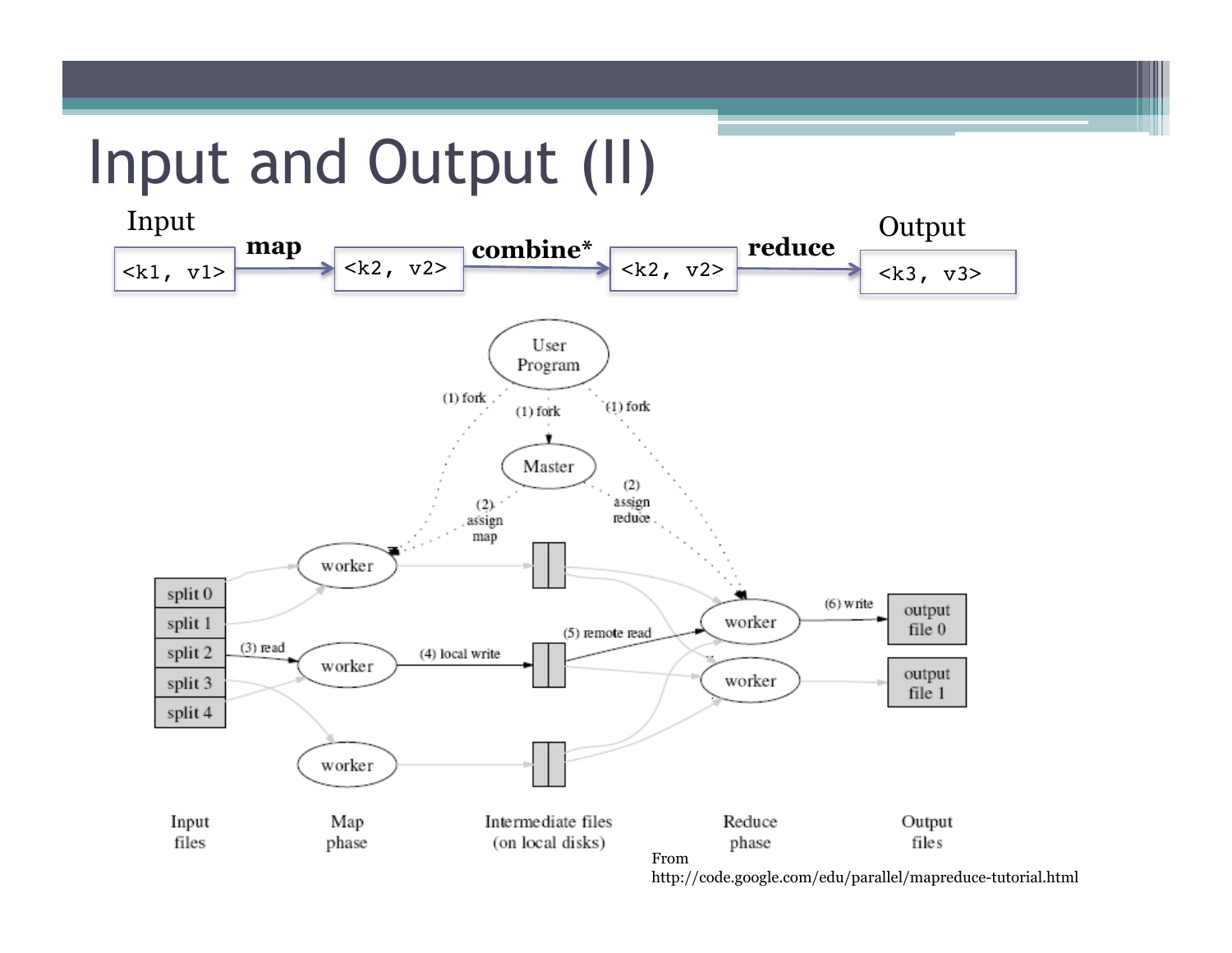#### To explain in detail, we'll use a code example: WordCount Count occurrences of each word across different files

Two input files:  **file1: "hello world hello moon" file2: "goodbye world goodnight moon"** 

Three operations:

 **map combine reduce**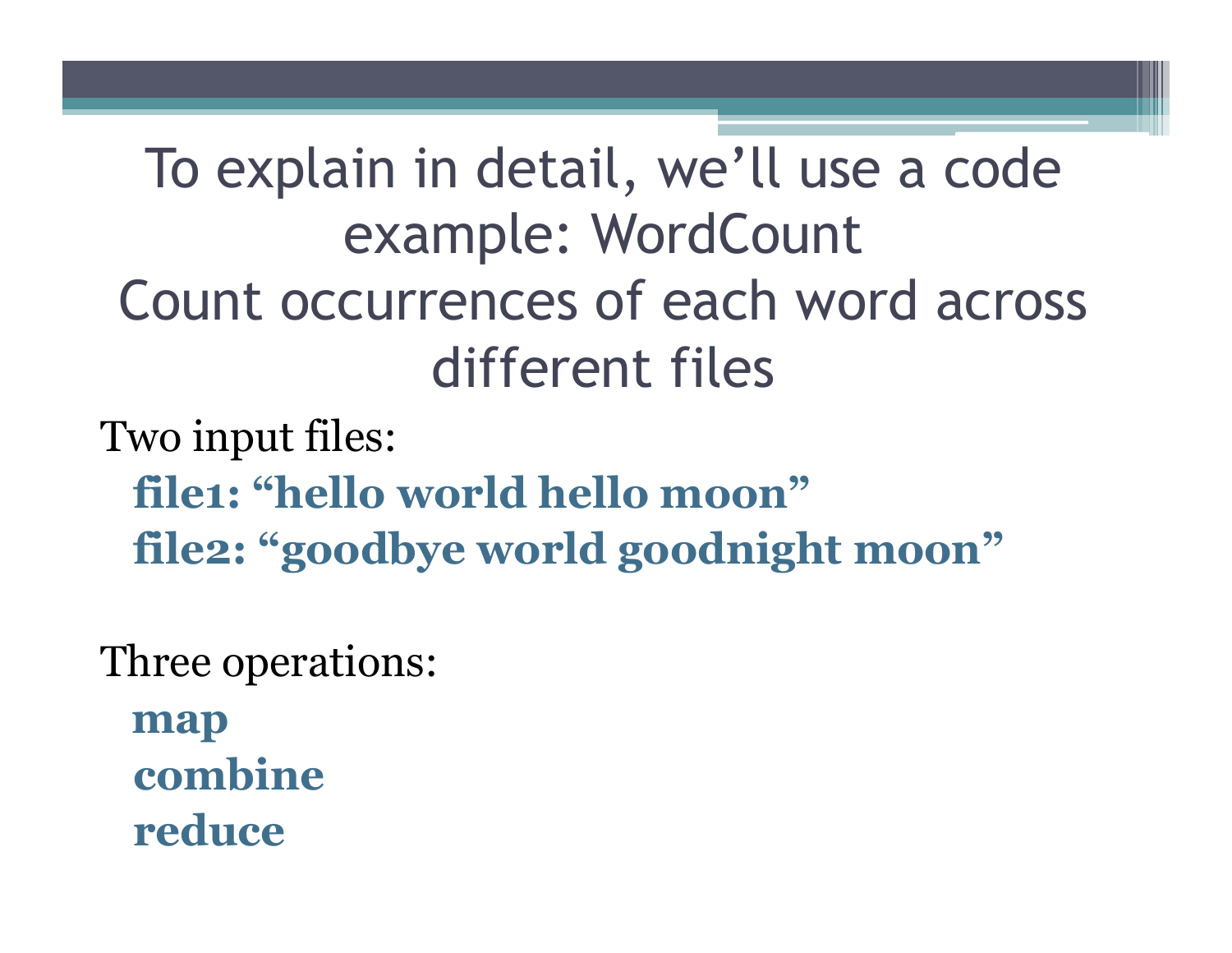#### What is the output per step?

#### **MAP**

- < world, 1 > < world, 1 >
- **COMBINE**

< world, 1 > < world, 1 >

#### **REDUCE**

- $\langle$  qoodbye,  $1 >$ < goodnight, 1 >
- $<sub>mon</sub>, 2 >$ </sub>
- $<$  world, 2  $>$
- $>$  hello, 2  $>$

#### First map: Second map:

- < hello, 1 > < goodbye, 1 >
	-
- < hello, 1 > < goodnight, 1 >
- < moon, 1 > < moon, 1 >

#### First map: Second map:

- < moon, 1 > < goodbye, 1 >
- < hello, 2 > < goodnight, 1 >
	- $<$  moon,  $1$  >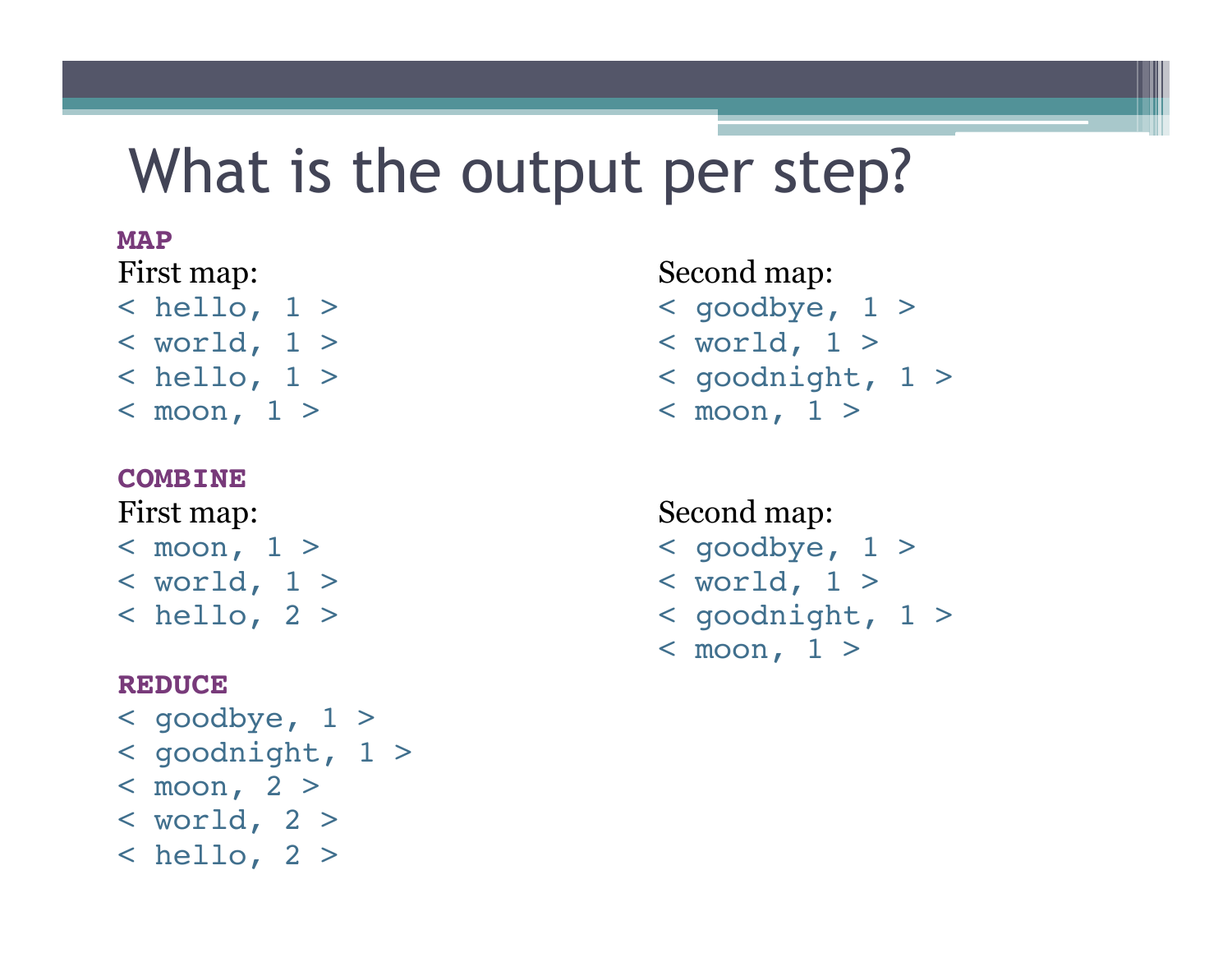#### Main run method – the engine

```
public int run(String[] args) {
   Job job = new Job(getConf());
   job.setJarByClass(WordCount.class);
    job.setJobName("wordcount");
```

```
 job.setOutputKeyClass(Text.class); 
 job.setOutputValueClass(IntWritable.class);
```

```
job.setMapperClass(Map.class);
 job.setCombinerClass(Reduce.class);
 job.setReducerClass(Reduce.class);
```
}

```
 job.setInputFormatClass(TextInputFormat.class); 
 job.setOutputFormatClass(TextOutputFormat.class);
```

```
FileInputFormat.setInputPaths(job, new Path(args[0]));
FileOutputFormat.setOutputPaths(job, new Path(args[1]));
 boolean success = job.waitForCompletion(true); 
 return success ? 0 : 1;
```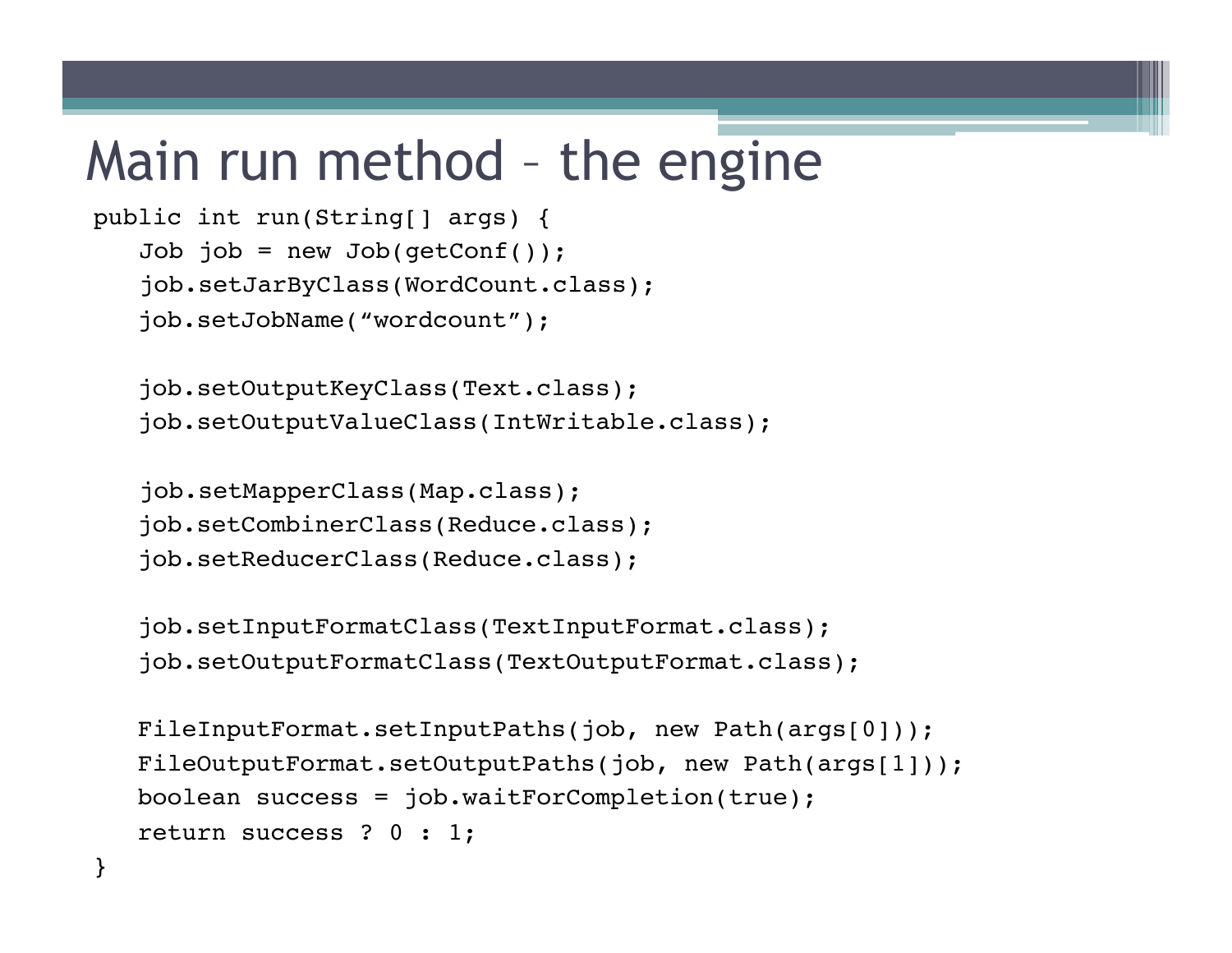#### Main run method: pseudocode

public int run(String[] args) {

- Create a new job with the given configuration
- Set Job Output <key.class, value.class> as <Text, IntWritable>
- Set Job Input <key.class, value.class> as <TextInputFormat, TextOutputFormat>
- Tell Job to use our Map as Mapper class
- Tell Job to use our Reduce as Combiner class
- Tell Job to use our Reduce as Reducer class
- Set file input paths
- Set file output paths in the Job
- Wait until Job is done
- Return success if successful

}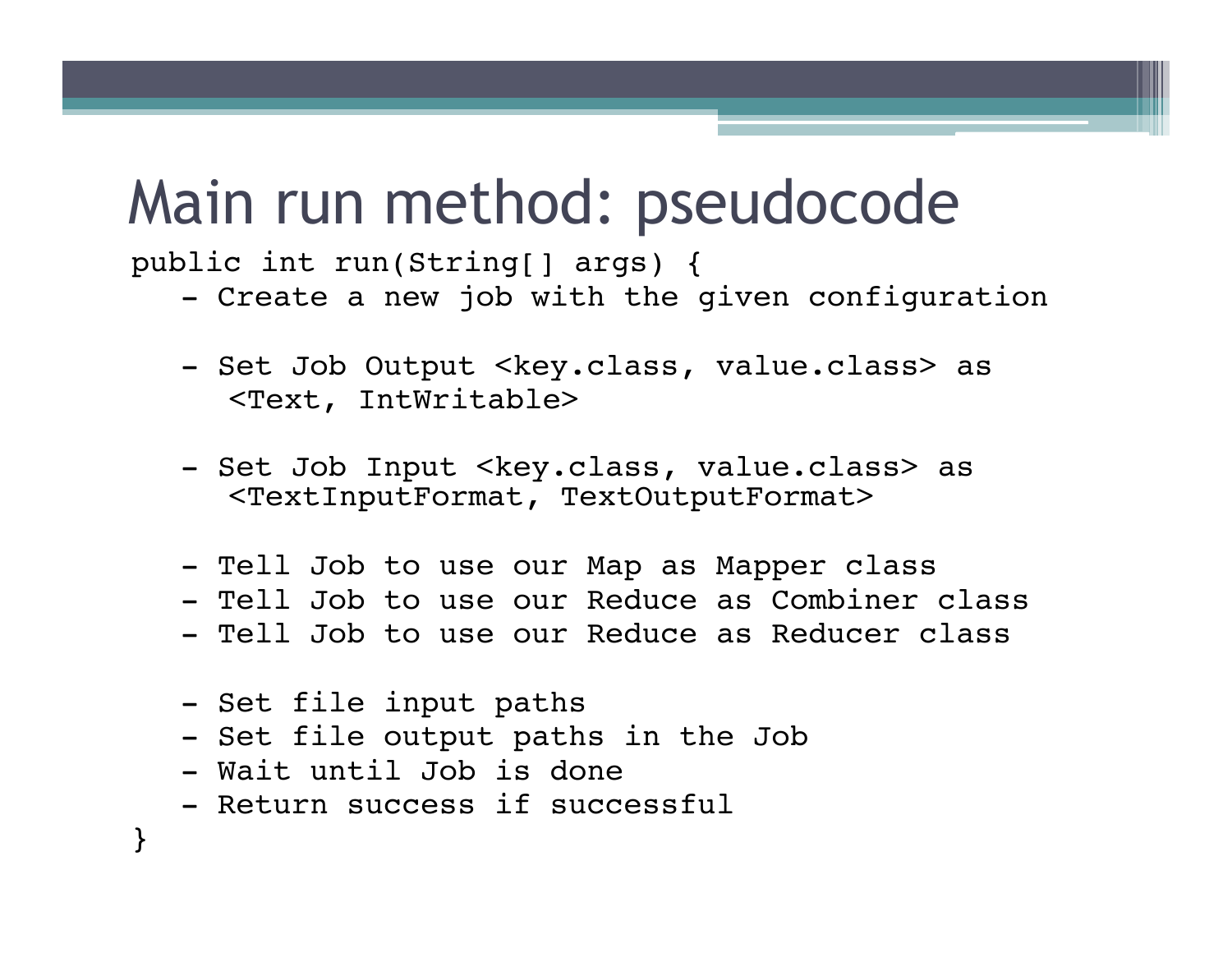# Job details

- Job sets the overall MapReduce job configuration
- Job is specified client-side
- Primary interface for a user to describe a MapReduce job to the Hadoop framework for execution
- Used to specify
	- Mapper
	- Combiner (if any)
	- Partitioner (to partition key space)
	- Reducer
	- InputFormat
	- OutputFormat
	- Many user options; high customizability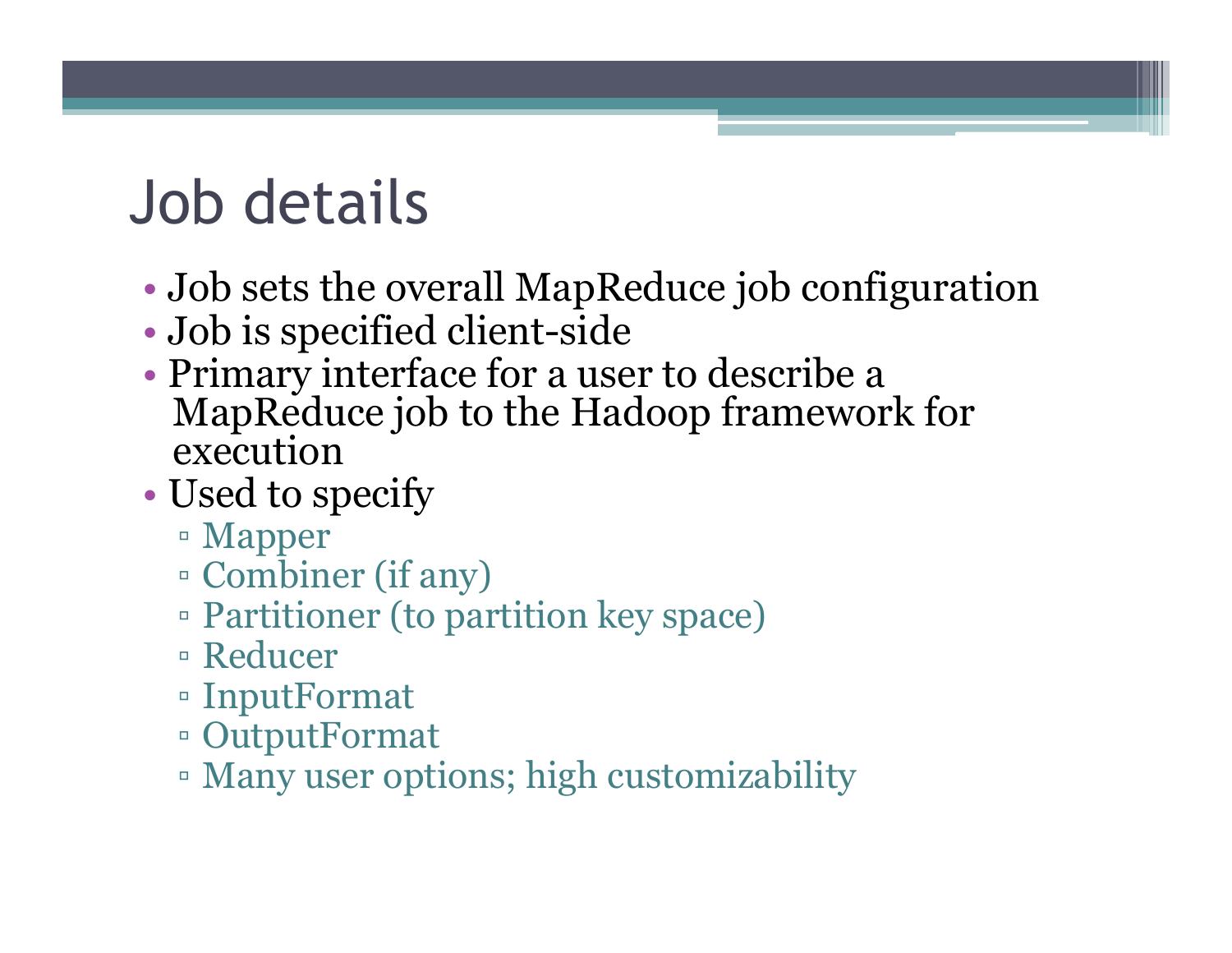# Job details (II)

- Jobs can be monitored by users
- Users can chain MapReduce jobs together to accomplish complex tasks which cannot be done with a single MapReduce job
	- make use of Job.waitForCompletion()
	- and Job.submit()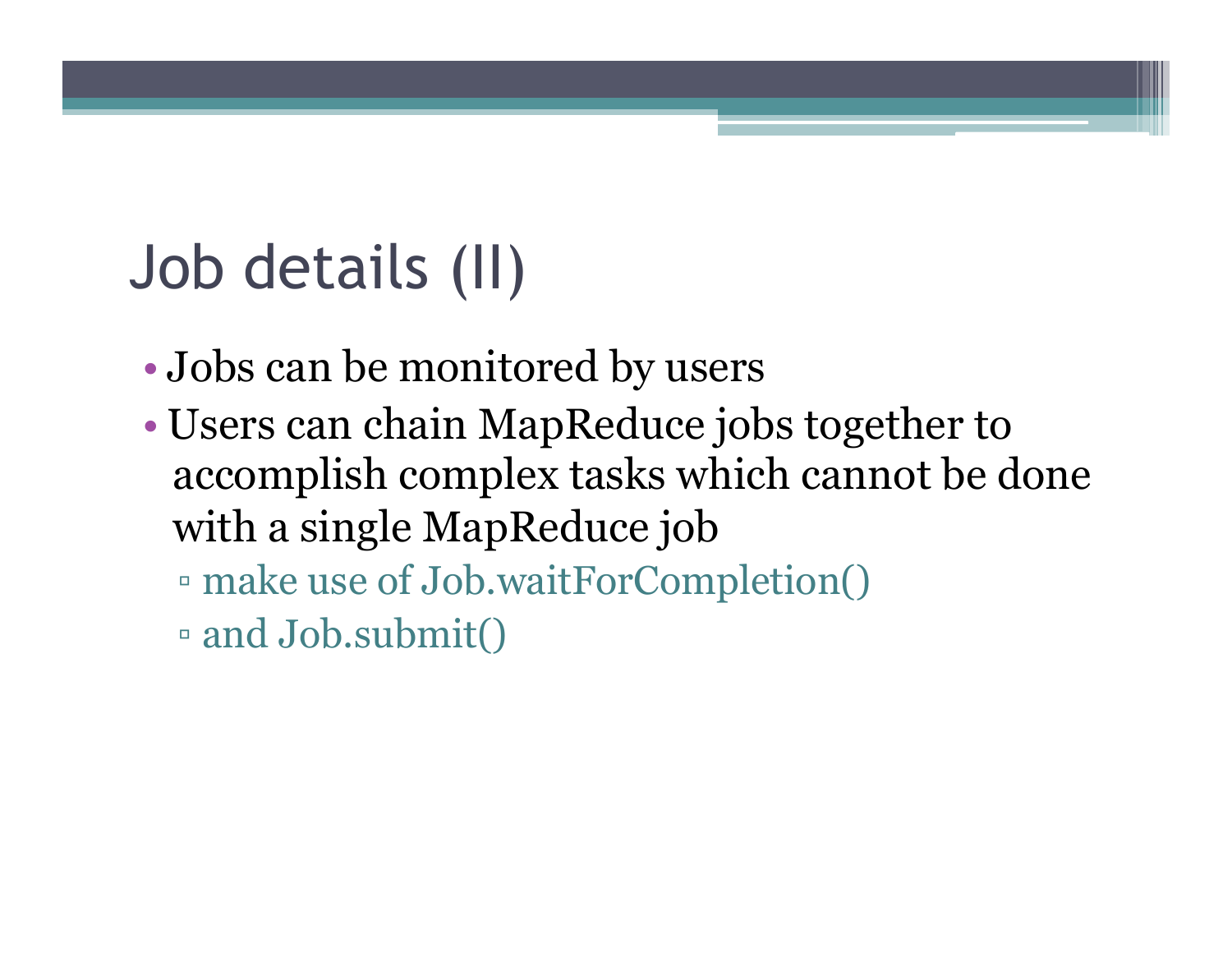#### Map class for WordCount

```
public static class Map extends Mapper {
  private final static IntWritable one = new IntWritable(1);
  private Text word = new Text();
```

```
public void map(LongWritable key, Text value, Context 
  context) {
      String line = value.toString();
      StringTokenizer tokenizer = new StringTokenizer(line);
      while (tokenizer.hasMoreTokens()) {
             word.set(tokenizer.nextToken());
             context.write(word, one);
      }
   }
}
```
Map class implements a public map method, that processes one line at a time and splits each line into tokens separated by whitespaces. It emits a key-value pair of < <word>, 1>, written to the Context.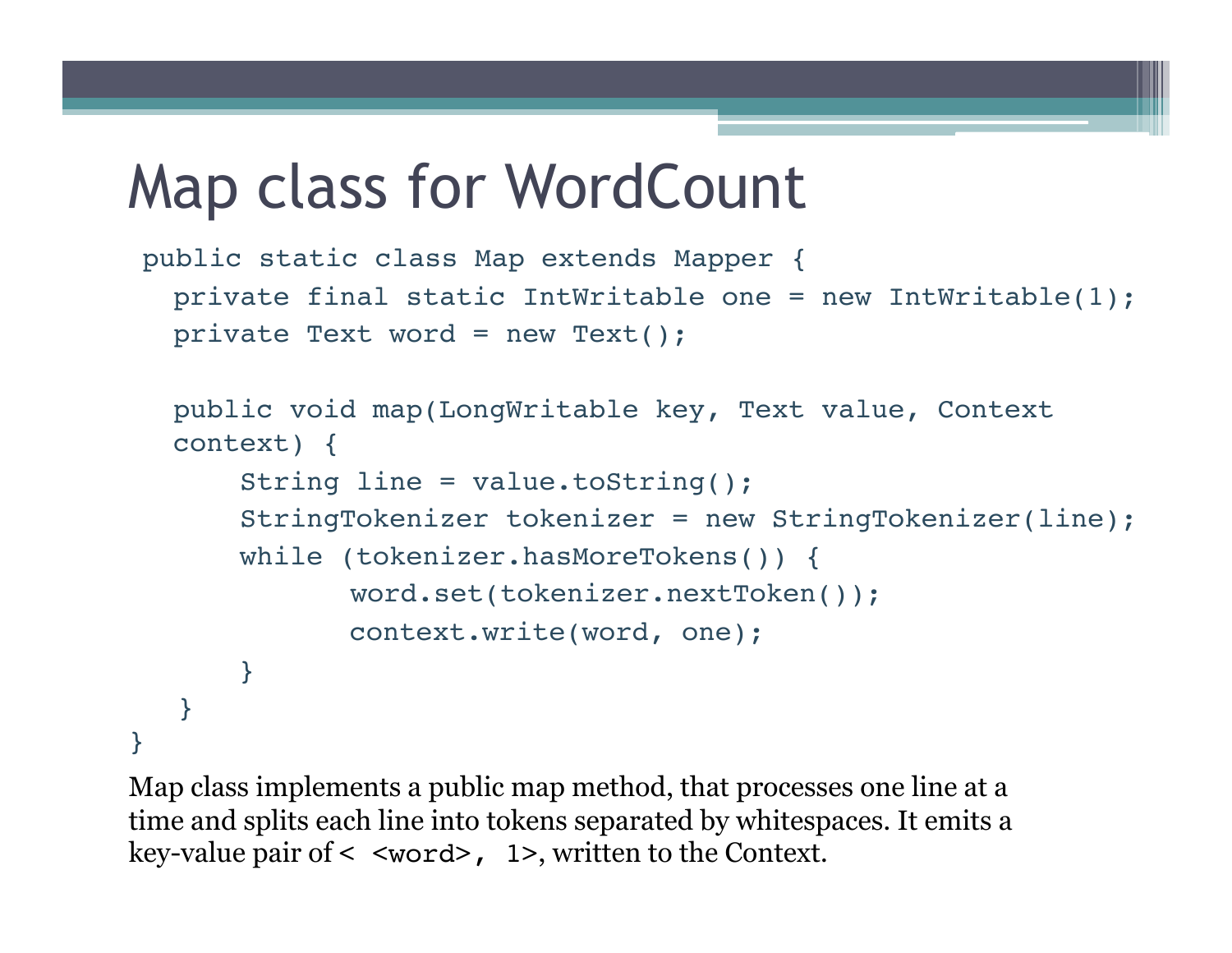# Map class (II)

Remember our input files: file1: "hello world hello moon" file2: "goodbye world goodnight moon"

Two maps are generated (1 per file) First map emits: Second map emits:

- 
- 
- 

 $<$  moon,  $1$  >  $<$  moon,  $1$  >

- < hello, 1 > < goodbye, 1 >
- < world, 1 > < world, 1 >
- < hello, 1 > < goodnight, 1 >
	-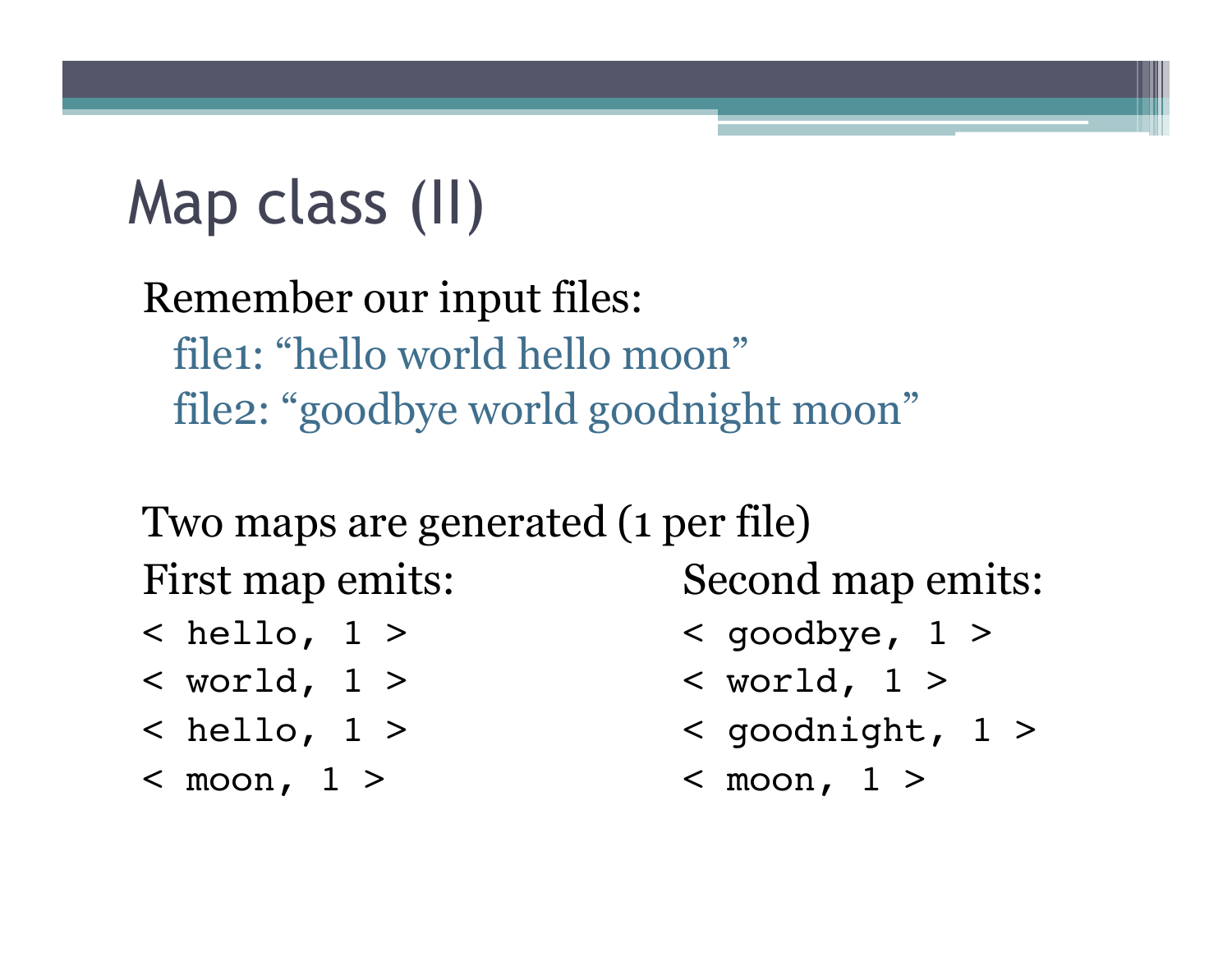# **Mapper**

- Mapper maps input key/value pairs to a set of intermediate key/value pairs
- Implementing classes extend Mapper and override map()
	- Main Mapper engine: Mapper.run()
		- setup()
		- map() for each input record
		- cleanup()
- Mapper implementations are specified in the Job
- Mapper instantiated in the Job
- Output data is emitted from Mapper via the Context object
- Hadoop MapReduce framework spawns one map task for each logical representation of a unit of input work for a map task
	- E.g. a filename and a byte range within that file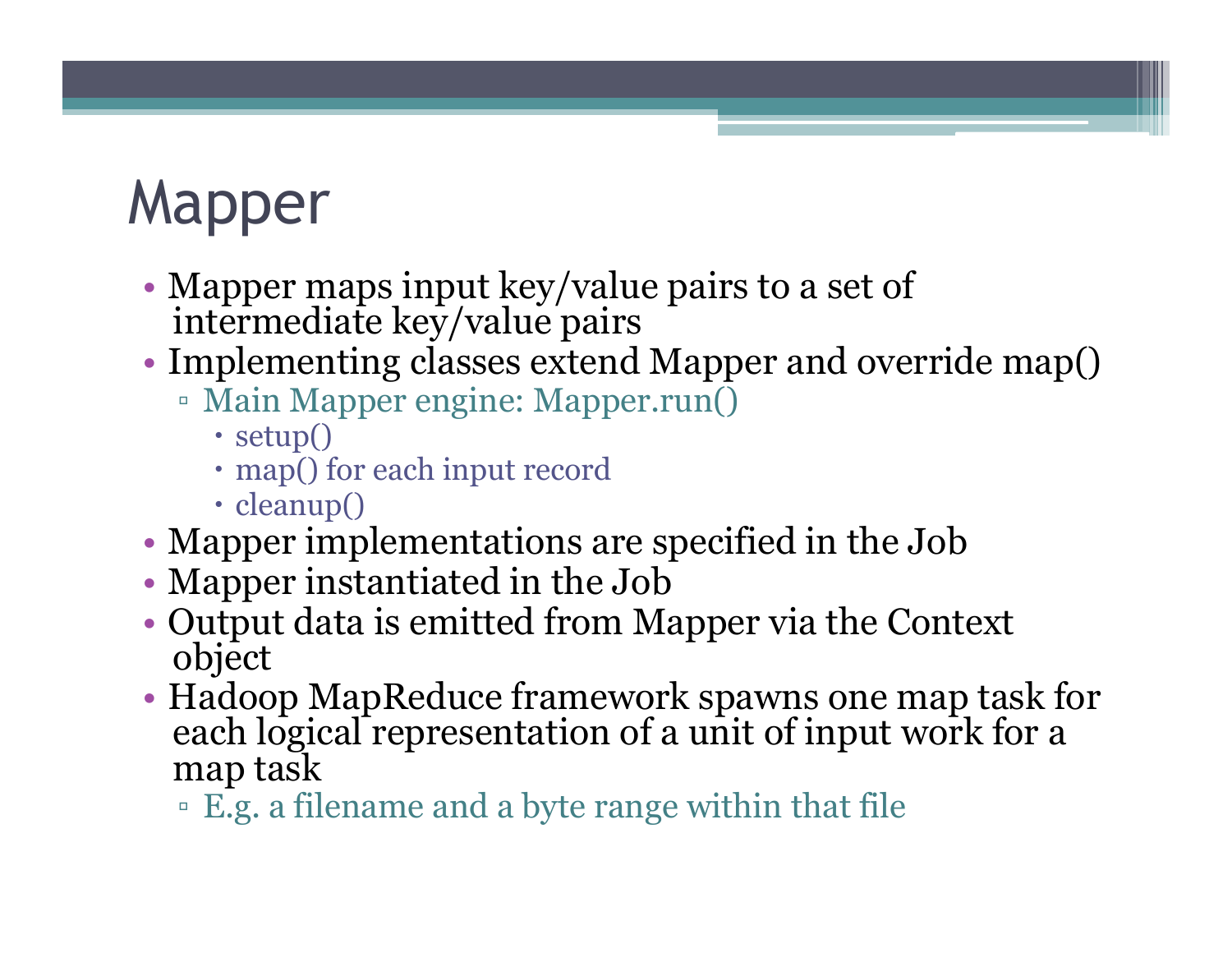# How many maps?

- The number of maps is driven by the total size of the inputs
- Hadooop has found the right level of parallelism for maps is between 10-100 maps/node
- If you expect 10TB of input data and have a block size of 128MB, you will have 82,000 maps
- Number of tasks controlled by number of splits returned and can be user overridden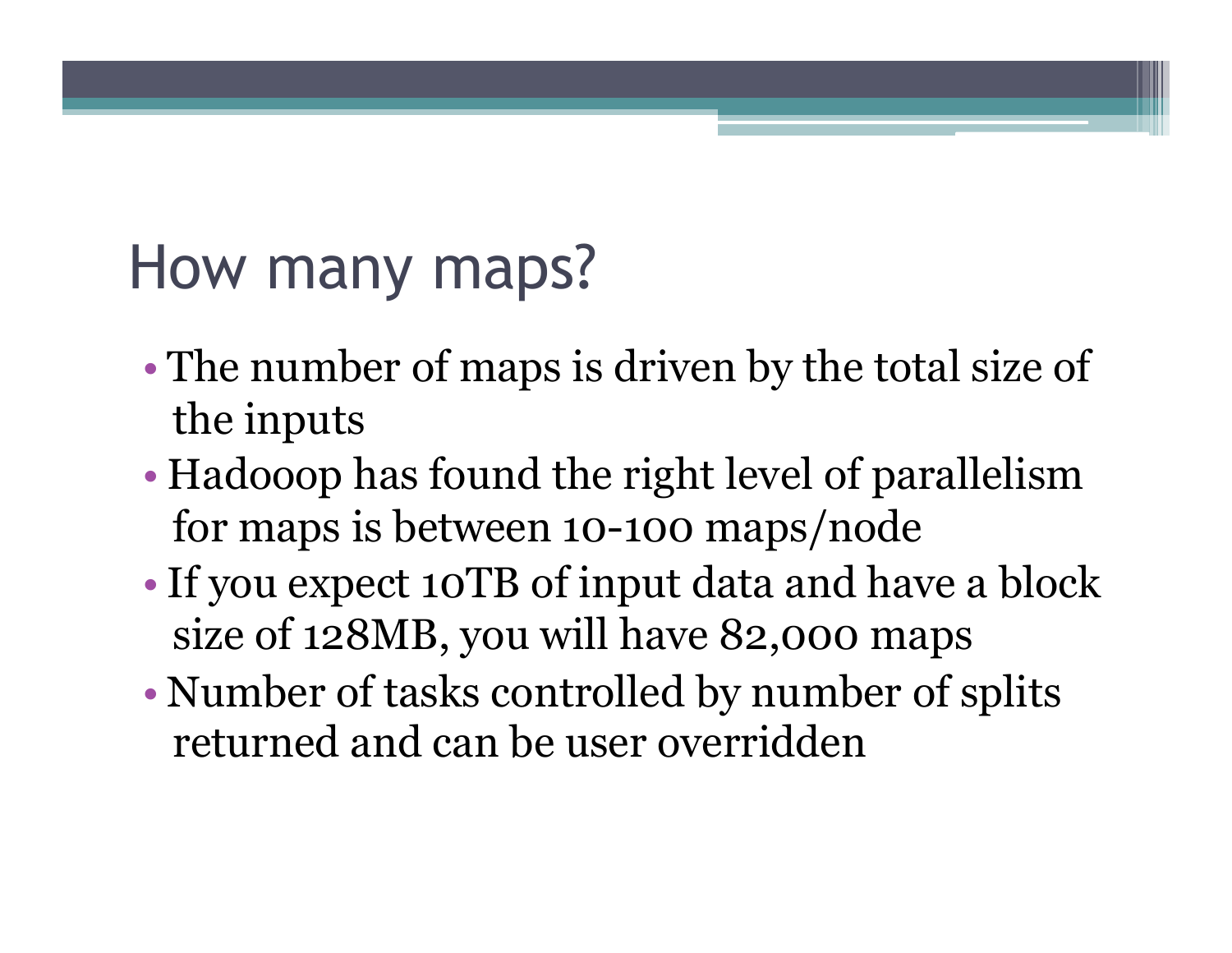# Context object details

```
Recall Mapper code:
while (tokenizer.hasMoreTokens()) {
   word.set(tokenizer.nextToken());
```

```
context.write(word, one);
```
}

- Context object: allows the Mapper to interact with the rest of the Hadoop system
- Includes configuration data for the job as well as interfaces which allow it to emit output
- Applications can use the Context
	- to report progress
	- to set application-level status messages
	- update Counters
	- indicate they are alive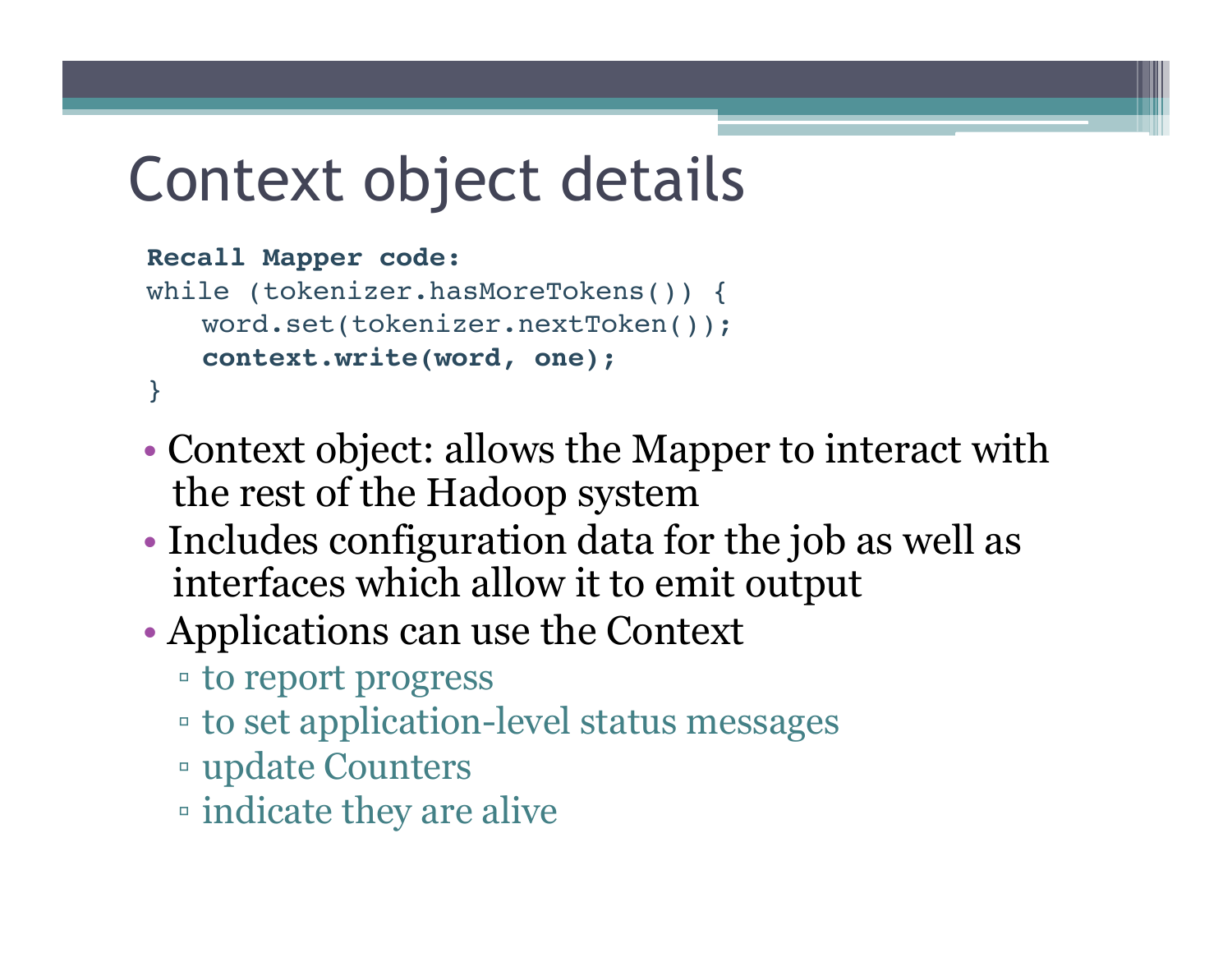### Combiner class

- Specifies how to combine the maps for local aggregation
- •In this example, it is the same as the Reduce class
- Output after running combiner:

- 
- 
- 

First map: Second map:

- < moon, 1 > < goodbye, 1 >
- < world, 1 > < world, 1 >
- < hello, 2 > < goodnight, 1 >
	- $<$  moon,  $1$  >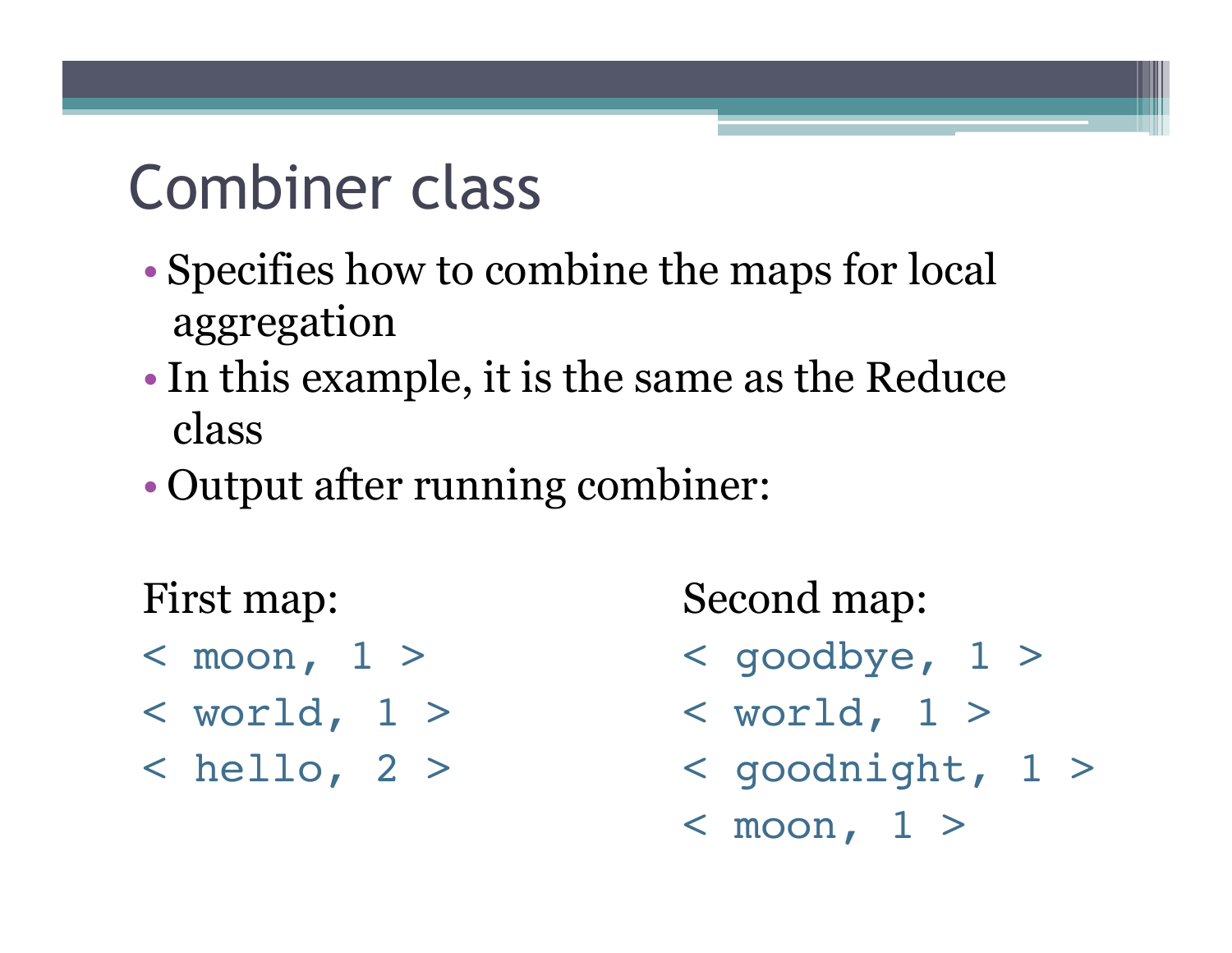#### Details on Combiner class and intermediate outputs

- Framework groups all intermediate values associated with a given output key
- Passed to the Reducer class to get final output
- User-specified Comparator can be used to control grouping
- Combiner class can be user specified to perform local aggregation of the intermediate outputs
- •Intermediate, sorted outputs always stored in a simple format
	- Applications can control if (and how) intermediate outputs are to be compressed (and the CompressionCode) in the Job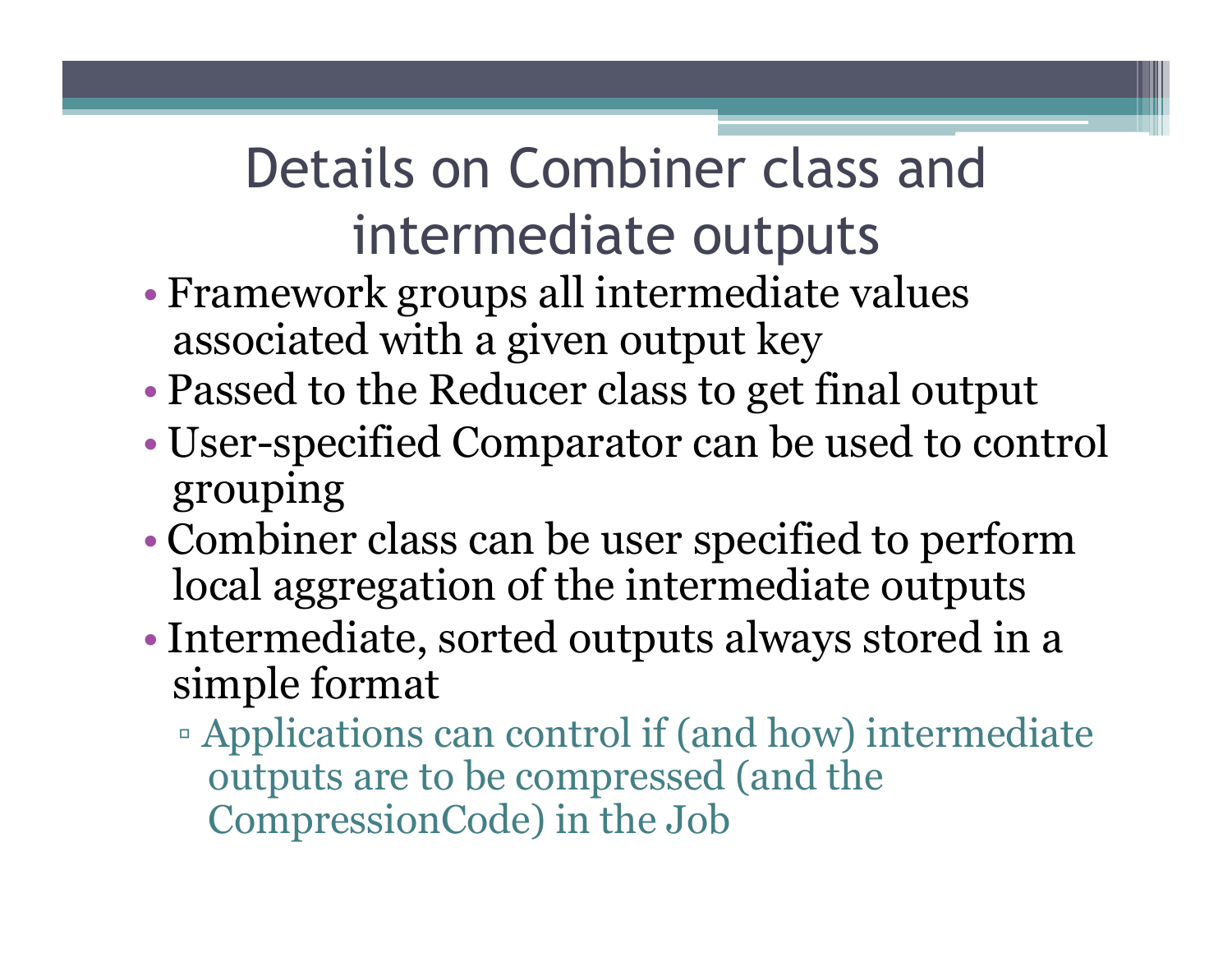#### Reduce class for WordCount

```
public static class Reduce extends Reducer {
 public void reduce(Text key, Iterable<IntWritable> 
 values, Context context) {
```

```
int sum = 0;
      for (IntWritable val : values) {
        sum += val.get();
      }
      context.write(key, new IntWritable(sum));
 }
}
```
The framework puts together all the pairs with the same key and feeds them to the reduce function, that then sums the values to give occurrence counts.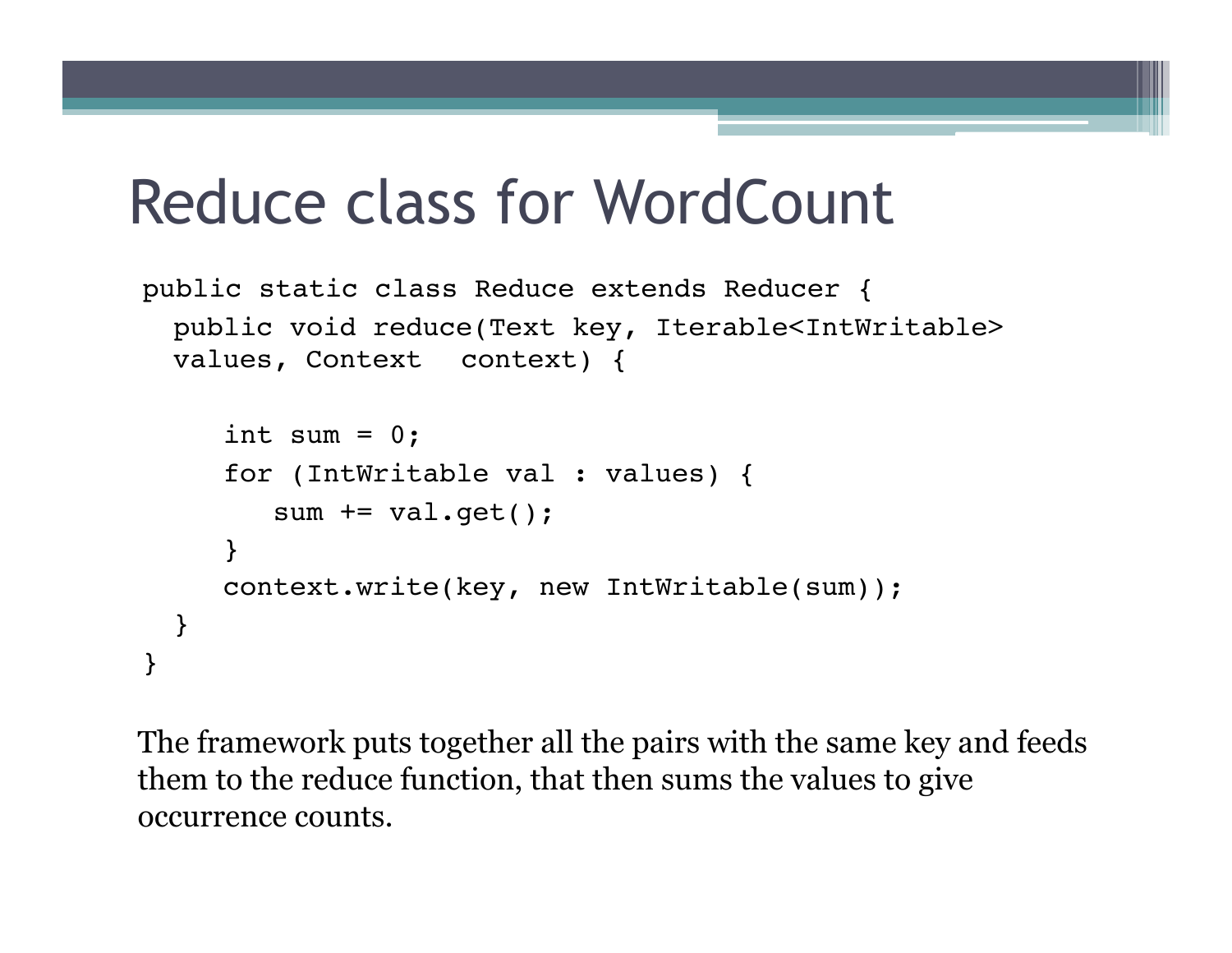# Reduce class (II)

Recall the output of the job: a count of occurrences.

- < goodbye, 1 >
- < goodnight, 1 >
- $<sub>mon</sub>, 2 >$ </sub>
- $<$  world, 2  $>$
- $\langle$  hello, 2 >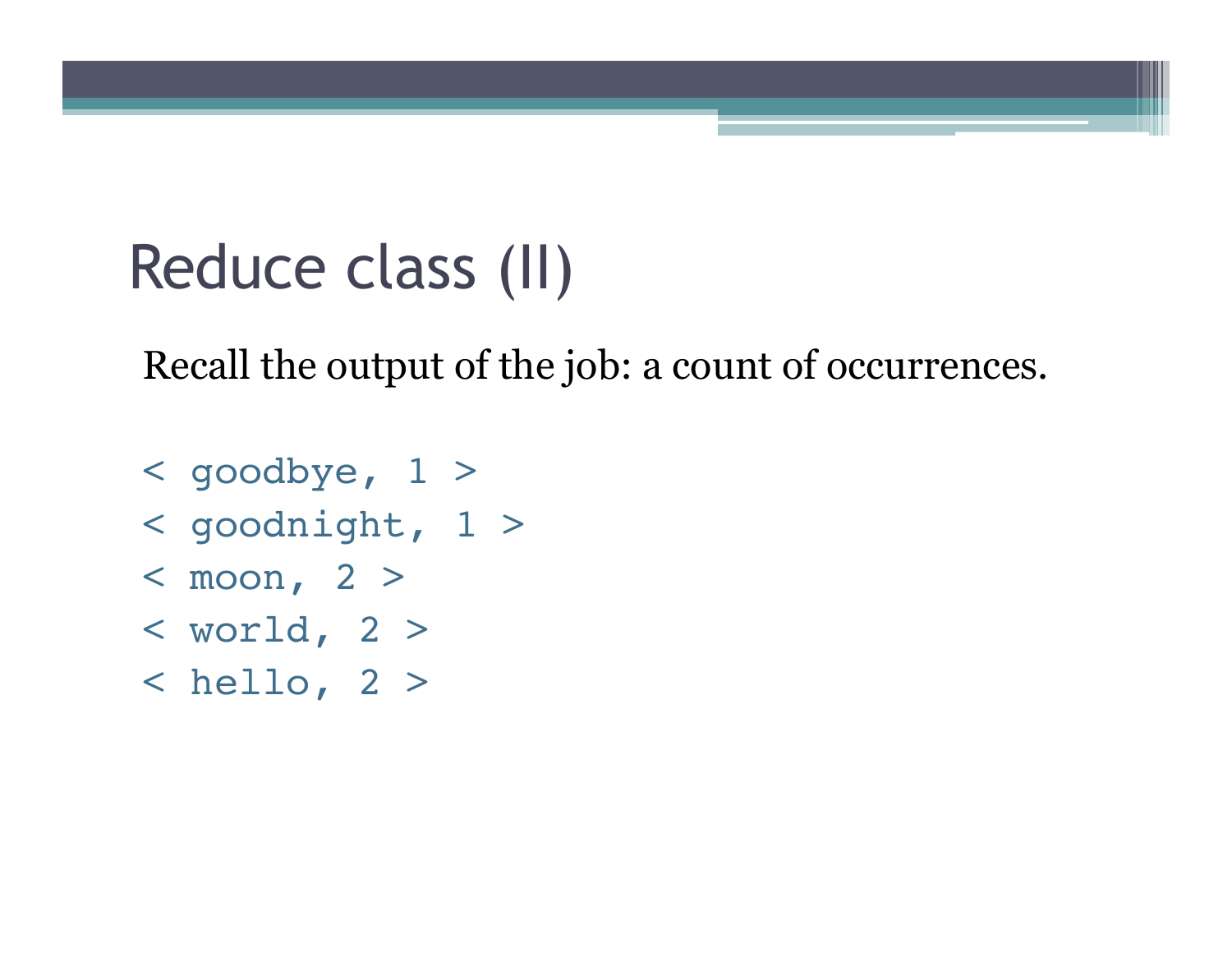# Reducer (III)

- Reduces a set of intermediate values which share a key to a (usually smaller) set of values
- Sorts and partitions Mapper outputs
- Number of reduces for the job set by user via Job.setNumReduceTasks(int)
- Reduce engine
	- receives a Context containing job's configuration as well as interfacing methods that return data back to the framework
	- Reducer.run()
		- setup()
		- reduce() per key associated with reduce task
		- cleanup()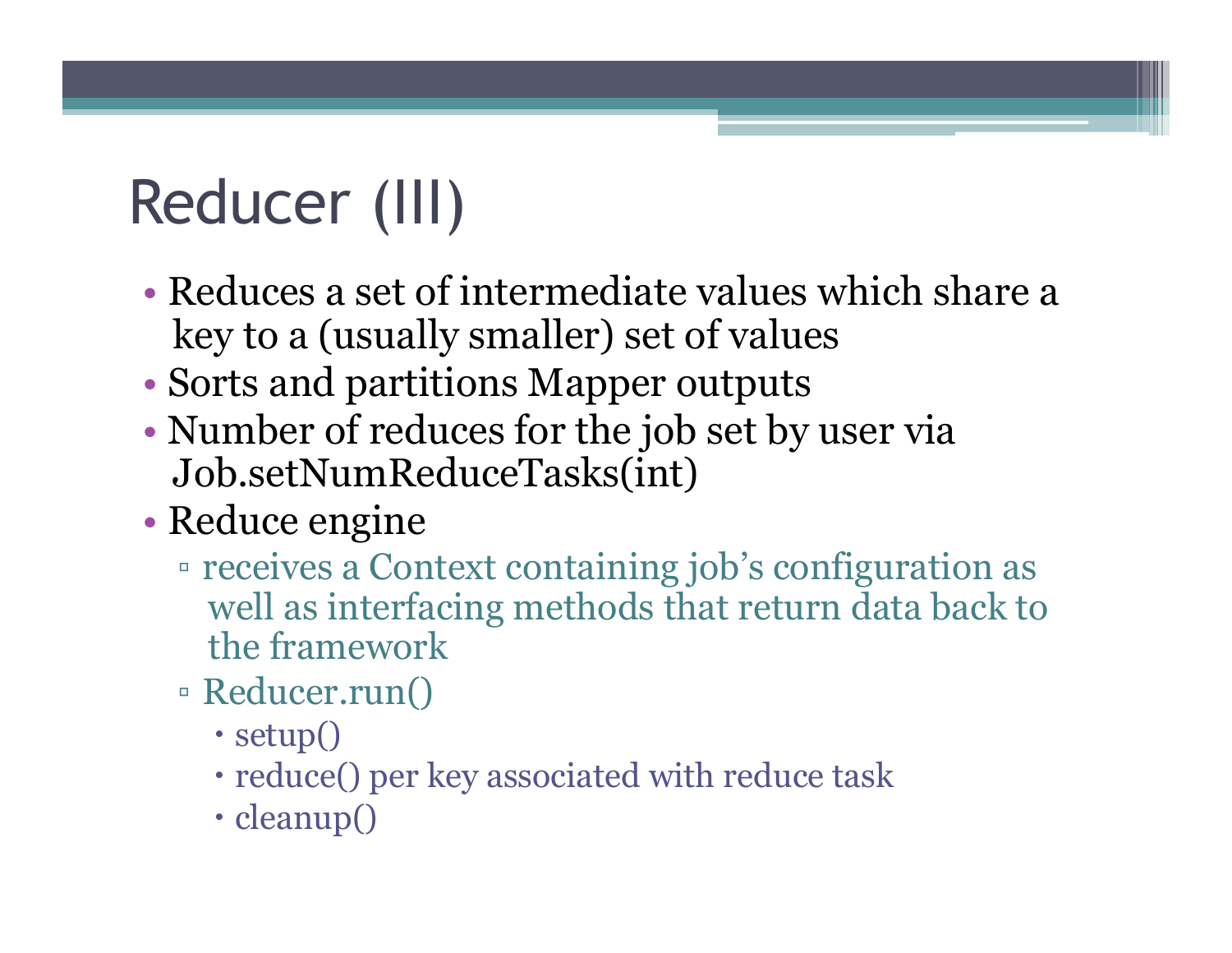# Reducer (IV)

#### • Reducer.reduce()

- Called once per key
- Passed in an Iterable which returns all values associated with that key
- Emits output with Context.write()
- Output is **not** sorted.
- 3 primary phases
	- Shuffle: the framework fetches relevant partitions of the output of all mappers via HTTP
	- Sort: framework groups Reducer inputs by keys
	- Reduce: reduce called on each <key, (value list) >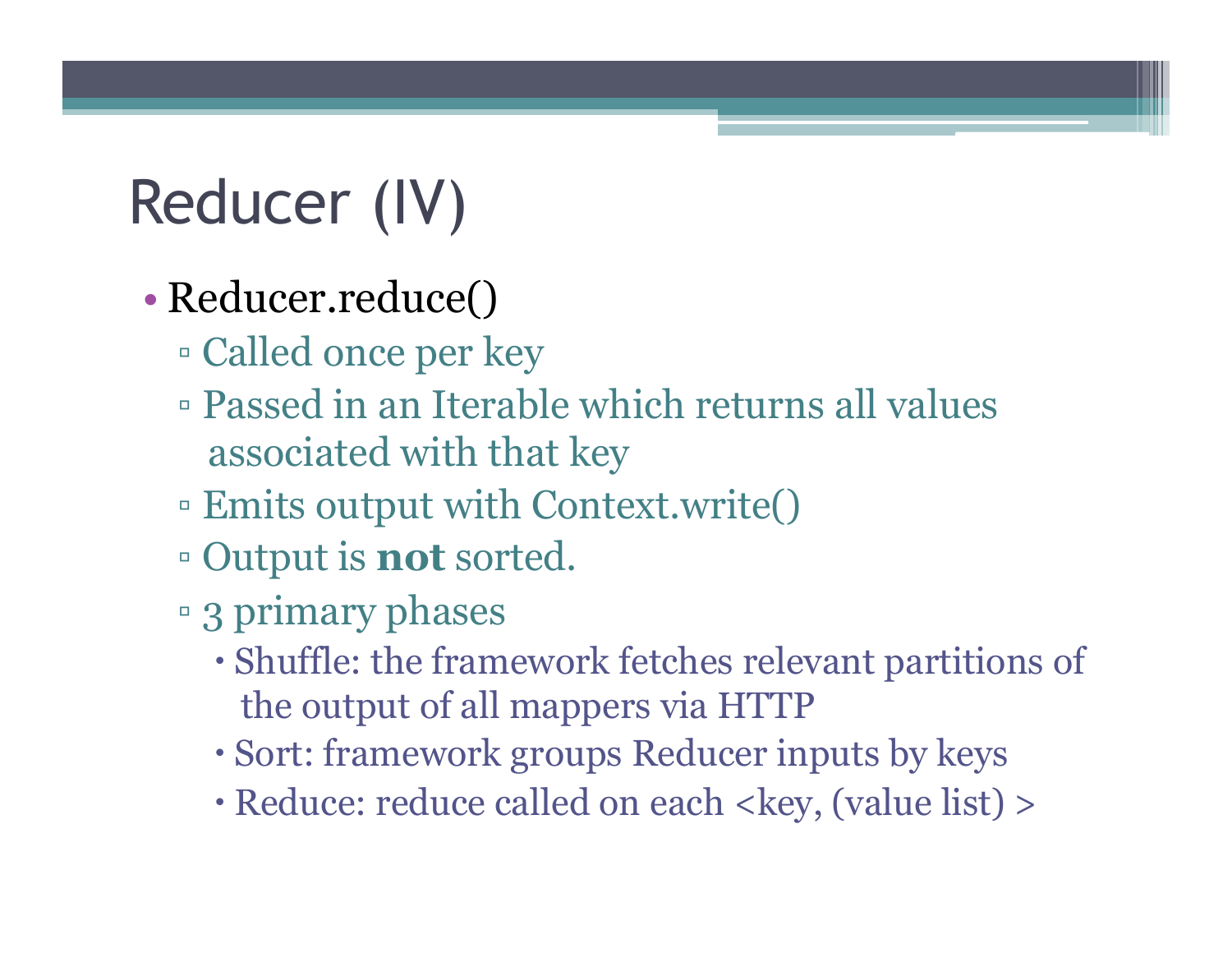#### How many reduces?

- 0.95 or 1.75 multiplied by (numberOfNodes \* mapreduce.tasktracker.reduce.tasks.maximum
- 0.95 : all of the reduces can launch immediately and start transferring map outputs as the maps finish
- 1.75: the faster nodes will finish their first round of reduces and launch a second wave of reduces, doing a better job of load balancing
- •Increasing number of reduces increases framework overhead; and increases load balancing and lowers cost of failures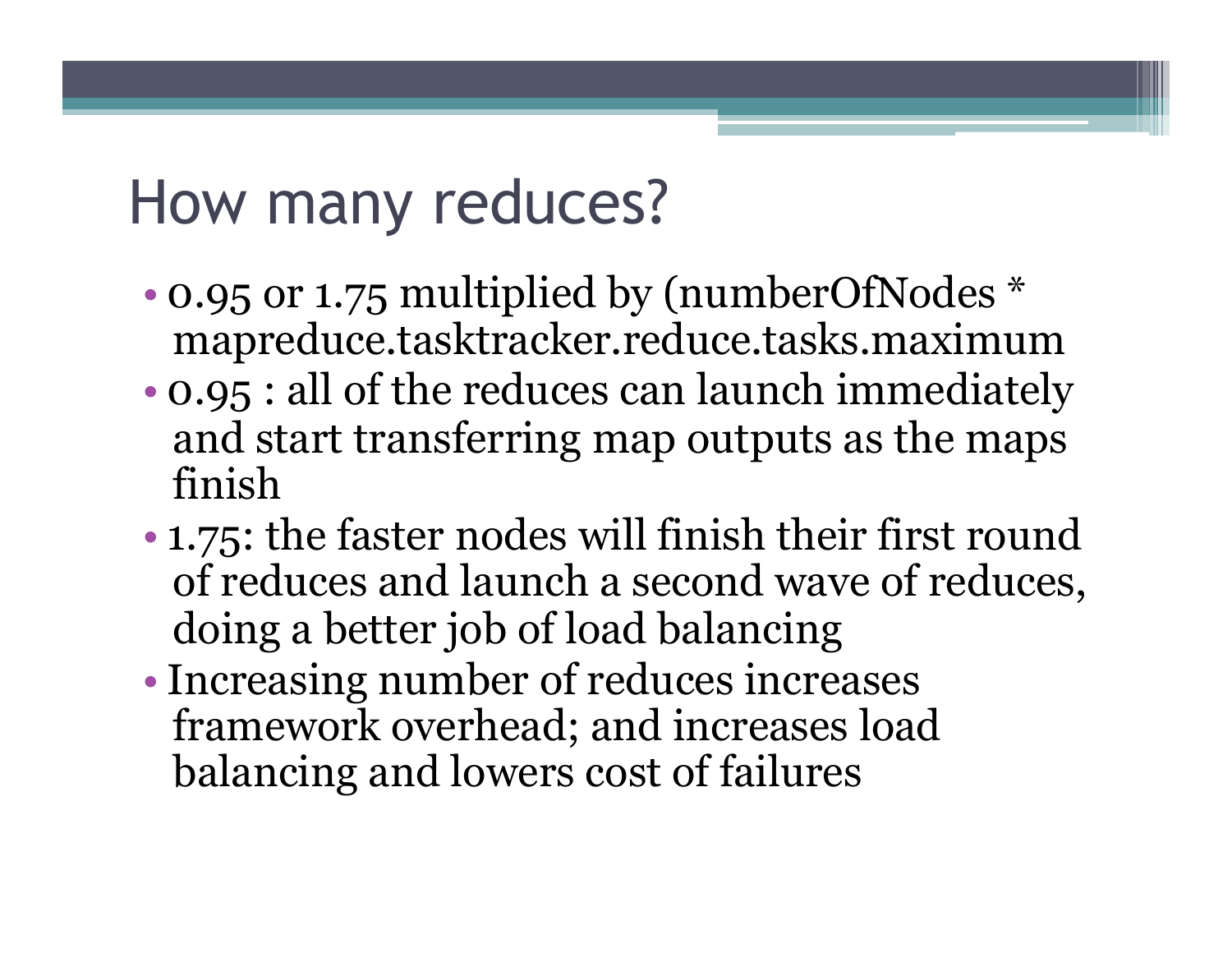# Task Execution and Environment

- TaskTracker executes Mapper/Reducer task as a child process in a separate jvm
- Child task inherits the environment of the parent TaskTracker
- User can specify environmental variables controlling memory, parallel computation settings, segment size, and more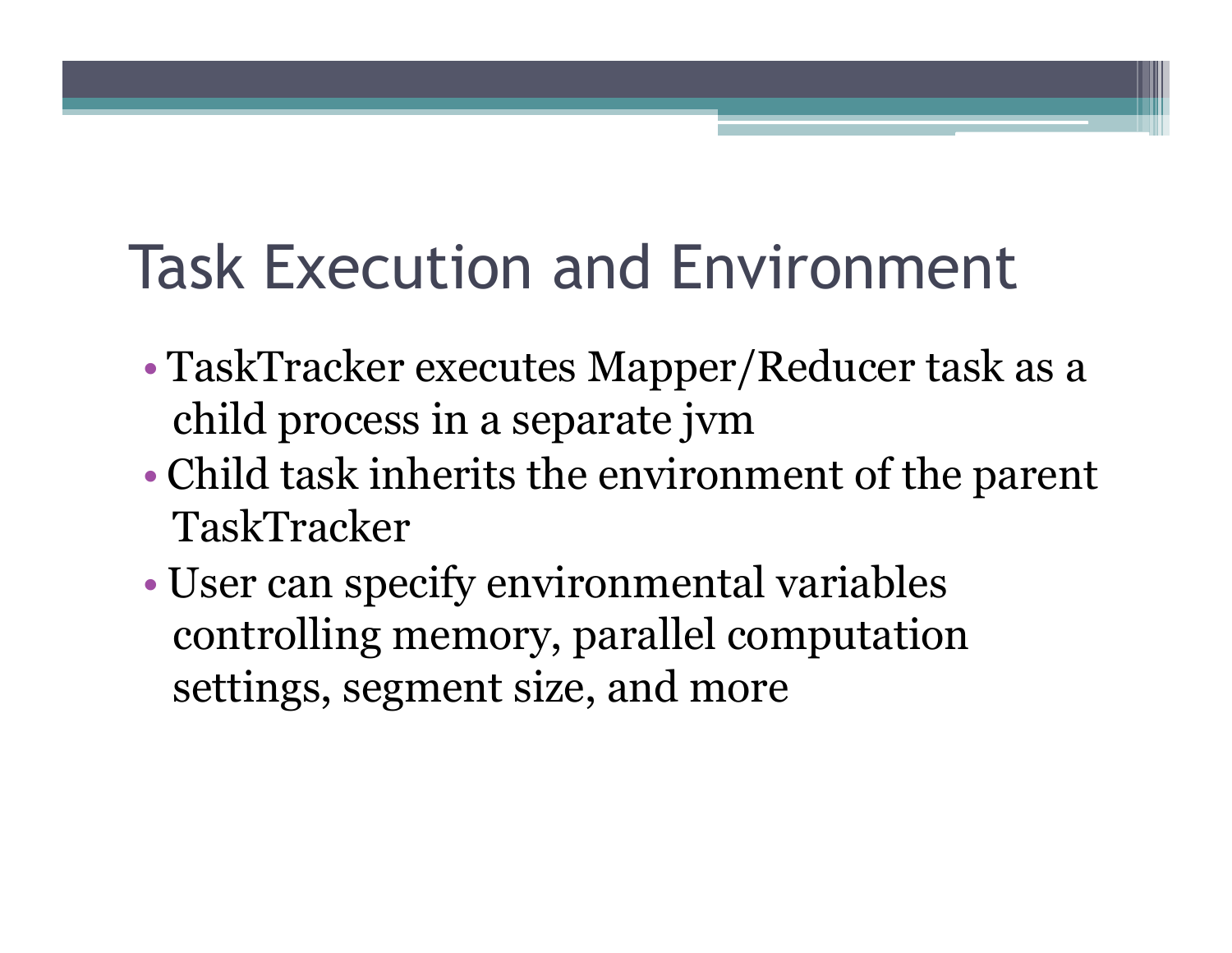# **Scheduling**

- By default, Hadoop uses FIFO to schedule jobs. Alternate scheduler options: capacity and fair
- Capacity scheduler
	- Developed by Yahoo
	- Jobs are submitted to queues
	- Jobs can be prioritized
	- Queues are allocated a fraction of the total resource capacity
	- Free resources are allocated to queues beyond their total capacity
	- No preemption once a job is running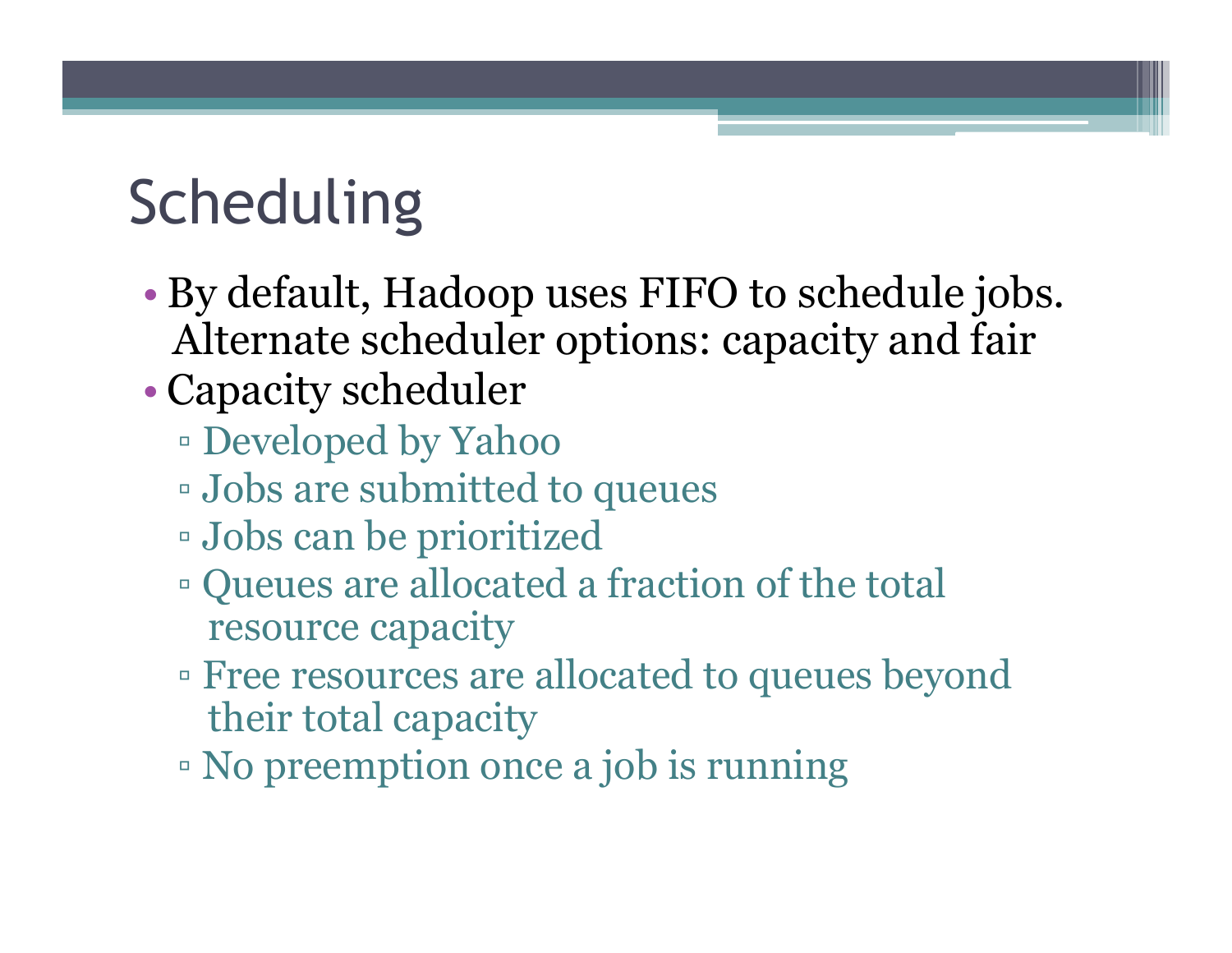#### • Fair scheduler

- Developed by Facebook
- Provides fast response times for small jobs
- Jobs are grouped into Pools
- Each pool assigned a guaranteed minimum share
- Excess capacity split between jobs
- By default, jobs that are uncategorized go into a default pool. Pools have to specify the minimum number of map slots, reduce slots, and a limit on the number of running jobs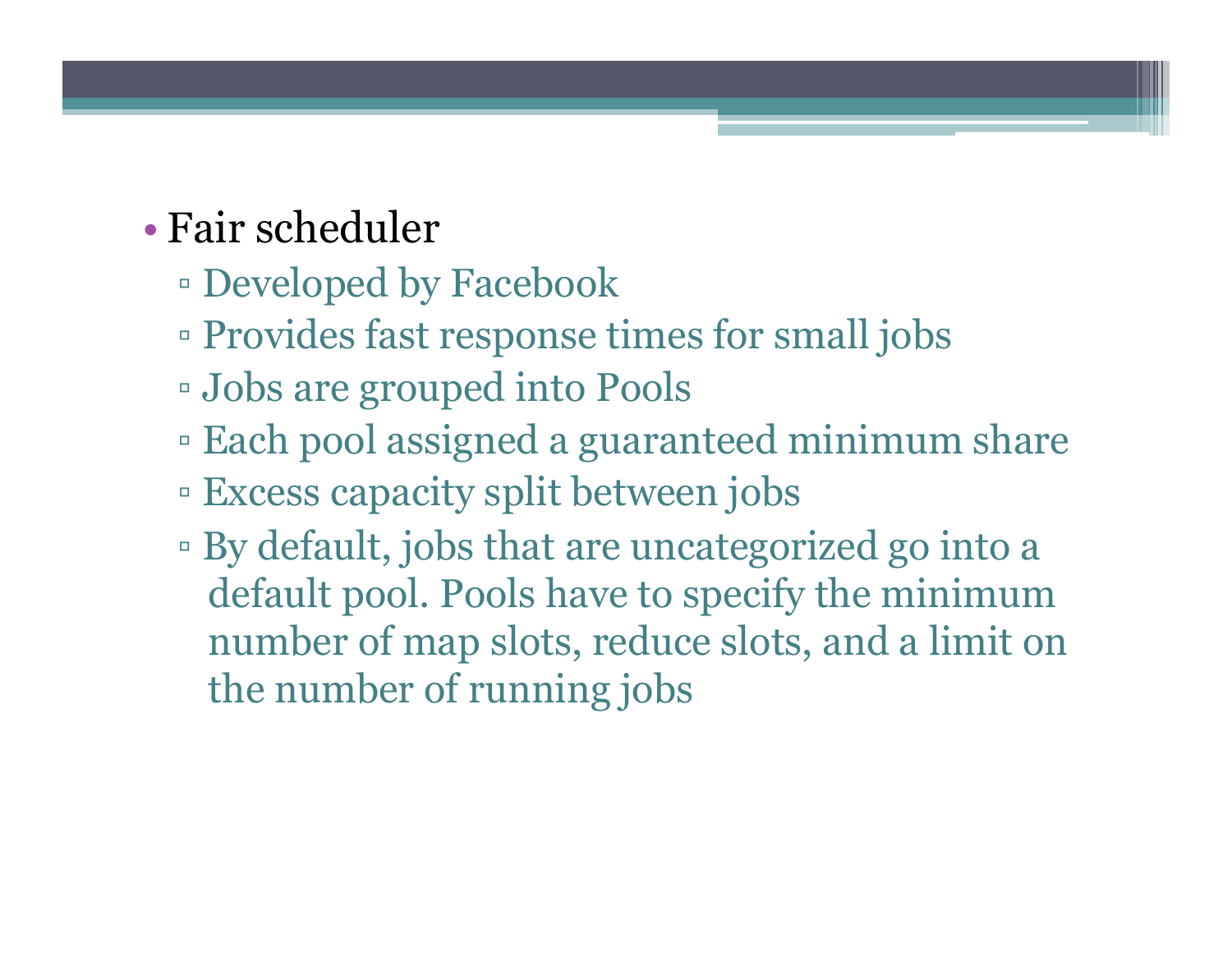#### Requirements of applications using MapReduce

- Specify the Job configuration
	- Specify input/output locations
	- Supply *map* and *reduce* functions via implementations of appropriate interfaces and/or abstract classes
- Job client then submits the job (jar/executables etc) and the configuration to the JobTracker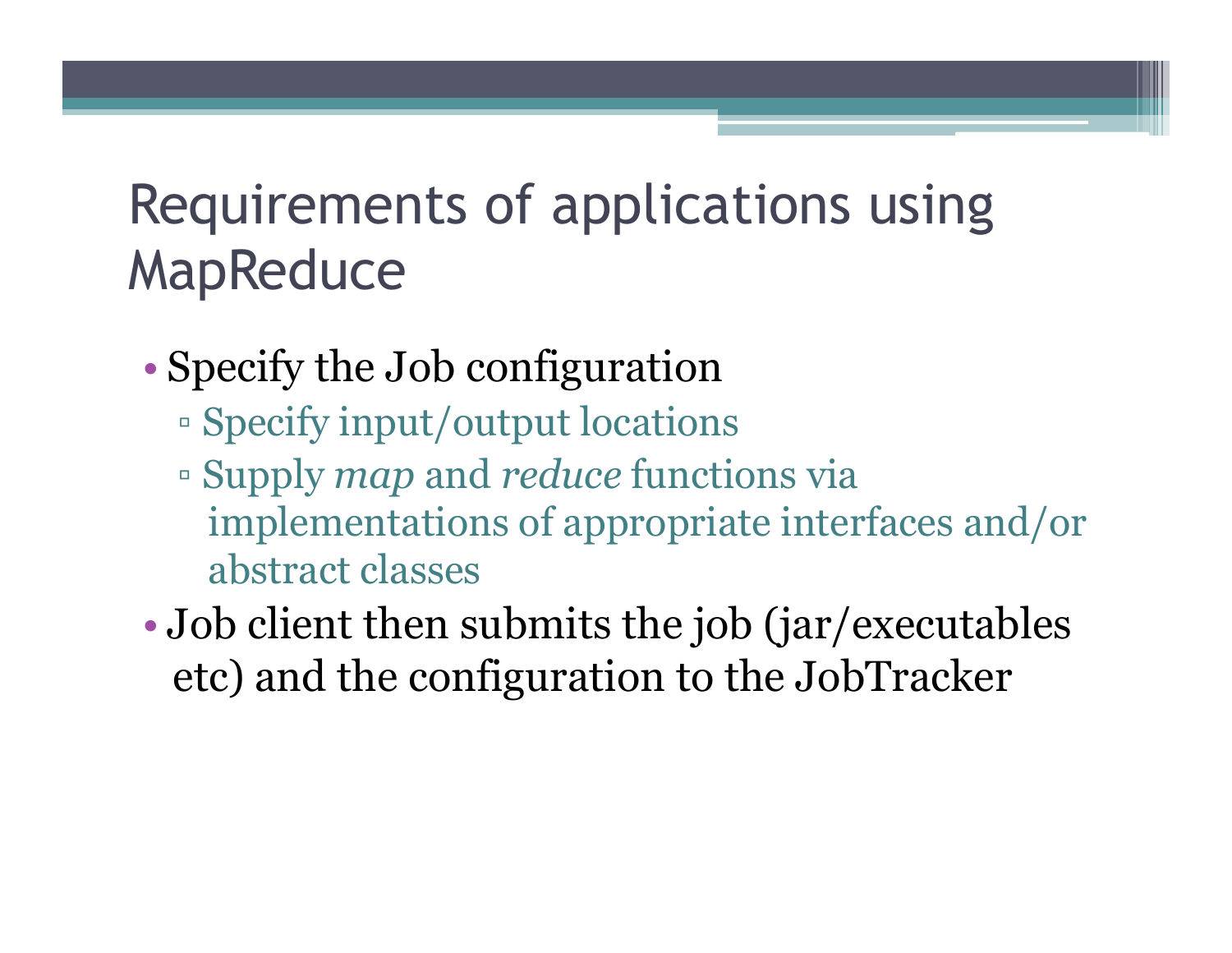# What about bad input?

- Hadoop provides an option to skip bad records: ▫ SkipBadRecords class
- Used when map tasks crash deterministically on certain input
	- Usually a result of bugs in the map function
	- May be in 3rd party libraries
	- Tasks never complete successfully even after multiple attempts
- Framework goes into 'skipping mode' after a certain number of map failures
- Number of records skipped depends on how frequently the processed record counter is incremented by the application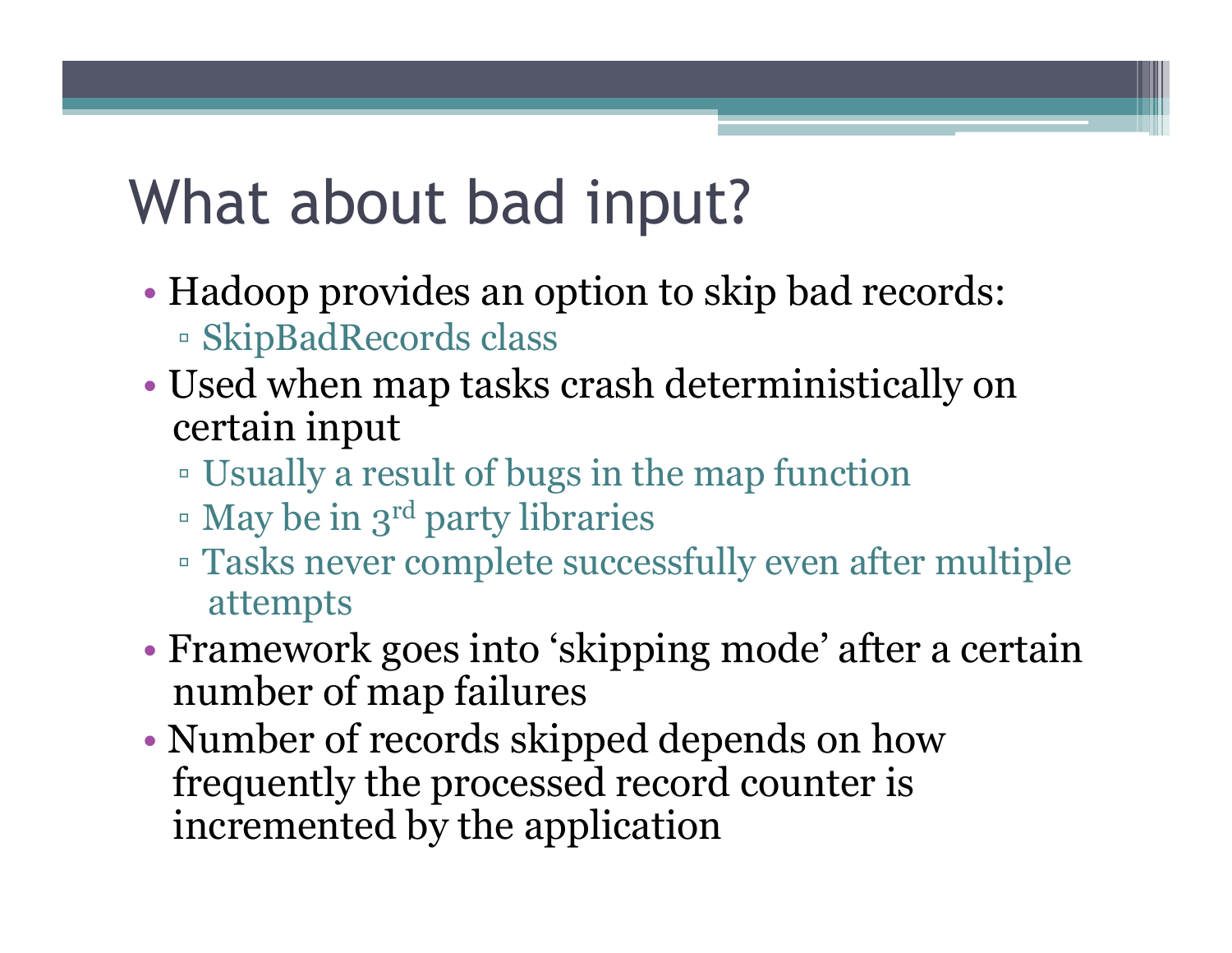#### What are Hadoop/MapReduce limitations?

- Cannot control the order in which the maps or reductions are run
- For maximum parallelism, you need Maps and Reduces to not depend on data generated in the same MapReduce job (i.e. stateless)
- A database with an index will always be faster than a MapReduce job on unindexed data
- Reduce operations do not take place until all Maps are complete (or have failed then been skipped)
- General assumption that the output of Reduce is smaller than the input to Map; large datasource used to generate smaller final values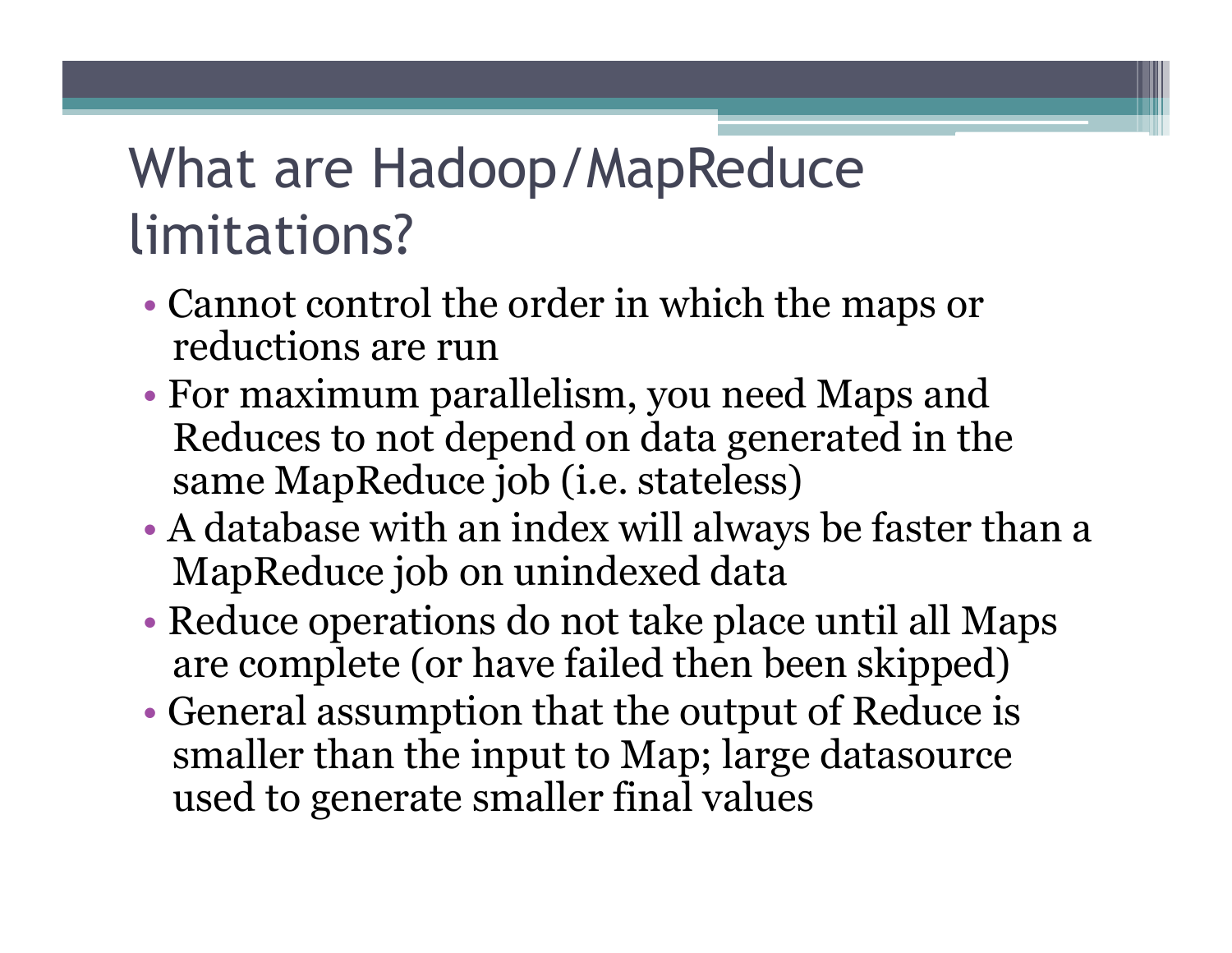# Who's using it?

- Lots of companies!
	- Yahoo!, AOL, eBay, Facebook, IBM, Last.fm, LinkedIn, The New York Times, Ning, Twitter, and more
- In 2007 IBM and Google announced an initiative to use Hadoop to support university courses in distributed computer programming
- In 2008 this collaboration and the Academic Cloud Computing Initiative were funded by the NSF and produced the Cluster Exploratory Program (CLuE)